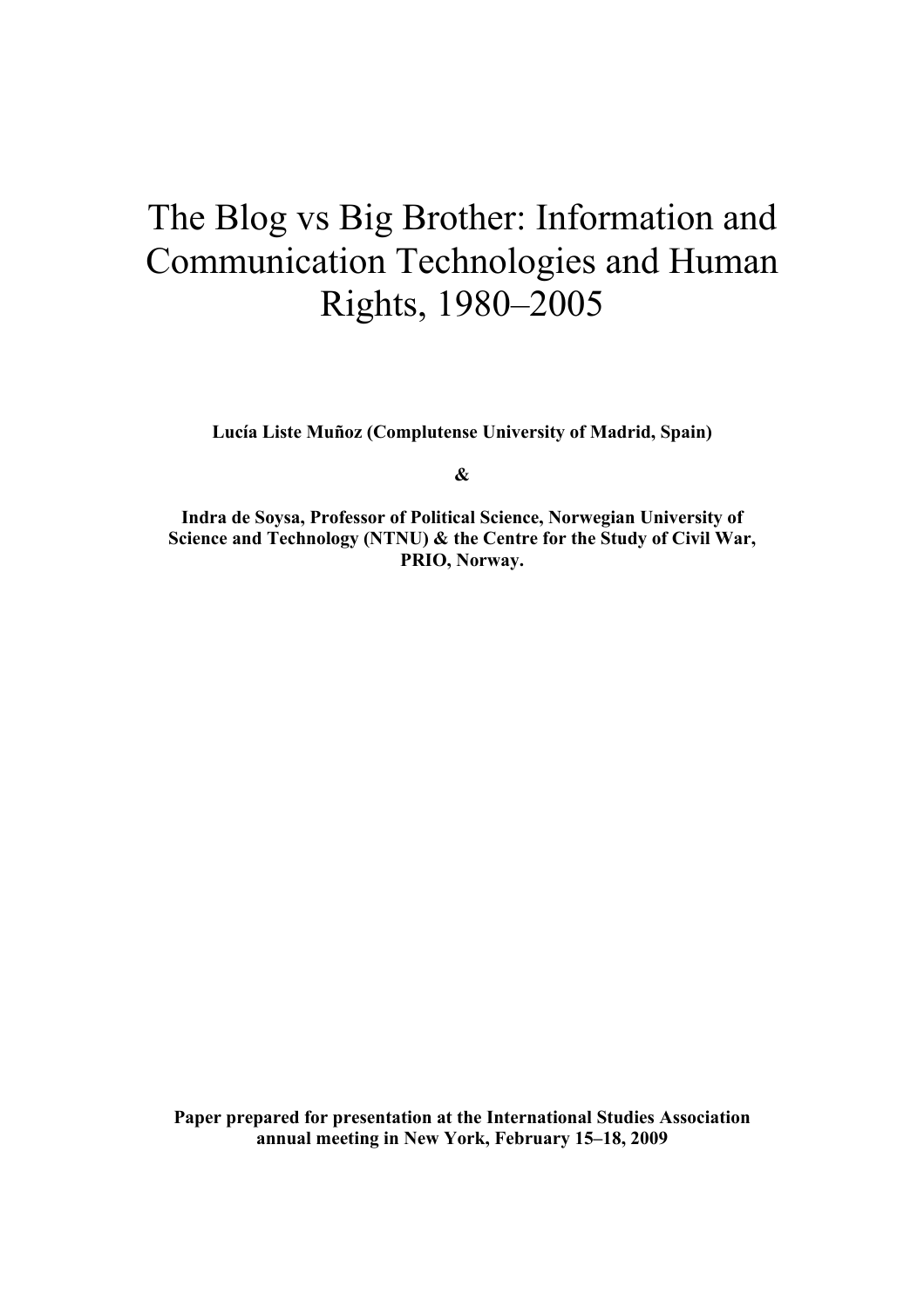# **ABSTRACT**

Information and Communications Technology (ICTs) mark the current wave of globalization. Skeptics of globalization, particularly neo-marxists, suggest that the new technology will hamstring governments at the expense of ordinary people, leading to exploitation and social dissatisfaction. Others suggest that the new technologies will empower people at the expense of states, improving human rights and social justice by raising the costs of social control by predatory rulers. We address the issue by specifically assessing the effects of older technologies relative to new ones, rather than what has been tested in large-N studies to date. We find very clear results suggesting that new ICTs, particularly access to the internet, has benefits for human rights net of a whole host of controls when assessed against the effects of older technologies. Our results are robust to a host of different controls, testing methods, and to the inclusion of time trends as a separate variable. The results taken together do not provide cause for concern that new technologies will stifle human rights and social development, demobilizing dissent.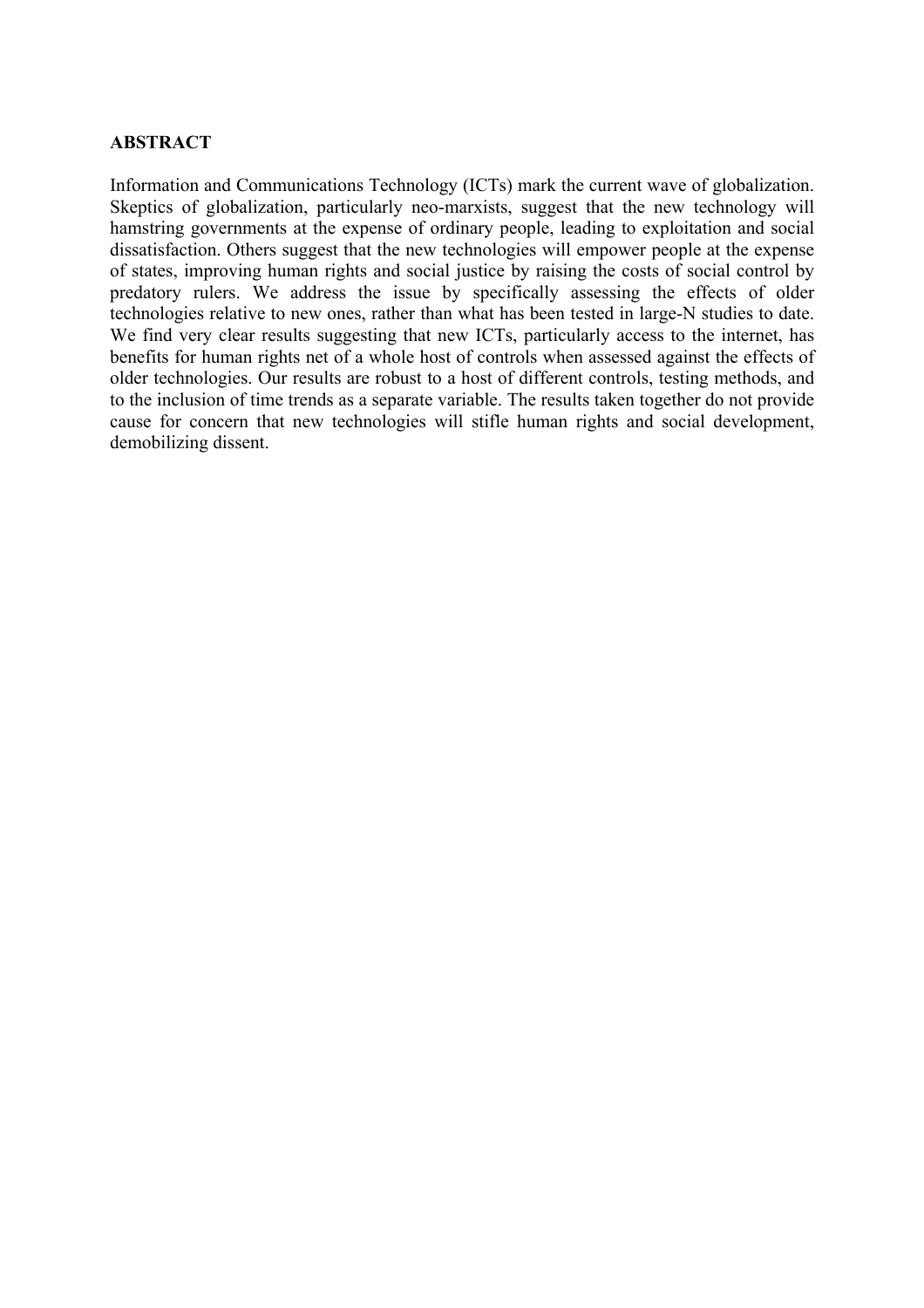## **INTRODUCTION**

The widespread use and diffusion of information and communication technologies<sup>1</sup> (hereafter ICTs) apparently distinguish the current wave of globalization from previous ones. The ICT revolution has simply increased the connectivity of people with fundamental and transformative consequences. In fact, ICTs define the so called Information Society ([Castells](https://www.researchgate.net/publication/274542628_The_Rise_of_the_Network_Society_The_Information_Age_Economy_Society_and_Culture_Vol_I?el=1_x_8&enrichId=rgreq-036aead6e465d93385ea61af7c07e51e-XXX&enrichSource=Y292ZXJQYWdlOzI1NDg5MjUyOTtBUzoxMDY1MTc0ODMyMjkxODVAMTQwMjQwNzE1NjQ2MQ==) [1996](https://www.researchgate.net/publication/274542628_The_Rise_of_the_Network_Society_The_Information_Age_Economy_Society_and_Culture_Vol_I?el=1_x_8&enrichId=rgreq-036aead6e465d93385ea61af7c07e51e-XXX&enrichSource=Y292ZXJQYWdlOzI1NDg5MjUyOTtBUzoxMDY1MTc0ODMyMjkxODVAMTQwMjQwNzE1NjQ2MQ==)[, Carey 1998](https://www.researchgate.net/publication/254120096_The_Internet_and_the_End_of_the_National_Communication_System_Uncertain_Predictions_of_an_Uncertain_Future?el=1_x_8&enrichId=rgreq-036aead6e465d93385ea61af7c07e51e-XXX&enrichSource=Y292ZXJQYWdlOzI1NDg5MjUyOTtBUzoxMDY1MTc0ODMyMjkxODVAMTQwMjQwNzE1NjQ2MQ==)[, Giddens 1999](https://www.researchgate.net/publication/261043460_Runaway_World_How_Globalization_Is_Shaping_Our_Lives?el=1_x_8&enrichId=rgreq-036aead6e465d93385ea61af7c07e51e-XXX&enrichSource=Y292ZXJQYWdlOzI1NDg5MjUyOTtBUzoxMDY1MTc0ODMyMjkxODVAMTQwMjQwNzE1NjQ2MQ==)[, Kacowicz 1999](https://www.researchgate.net/publication/240609920_Regionalization_Globalization_and_Nationalism_Convergent_Divergent_or_Overlapping?el=1_x_8&enrichId=rgreq-036aead6e465d93385ea61af7c07e51e-XXX&enrichSource=Y292ZXJQYWdlOzI1NDg5MjUyOTtBUzoxMDY1MTc0ODMyMjkxODVAMTQwMjQwNzE1NjQ2MQ==)). Scholars point out that ICTs alter all many realms of our individual and collectives lives, facilitating socio-political, cultural and economic transformations all over the world with near instantaneous speed. However, there is no real agreement as to the true nature and consequences of these changes. We can generally sort the broad range of opinions into three perspectives ([Norris 2001](https://www.researchgate.net/publication/261947703_Digital_Divide_Civic_Engagement_Information_Poverty_and_the_Internet_World-Wide?el=1_x_8&enrichId=rgreq-036aead6e465d93385ea61af7c07e51e-XXX&enrichSource=Y292ZXJQYWdlOzI1NDg5MjUyOTtBUzoxMDY1MTc0ODMyMjkxODVAMTQwMjQwNzE1NjQ2MQ==)). The cyber-optimist claim that ICTs facilitate freedom of expression and access to knowledge and information, generating changes in production processes, commerce, government, education, citizen participation and so on, and therefore, creating substantially new forms of economic growth and social development due to the spread of ideas and information ([Goldin and Reinert 2006](https://www.researchgate.net/publication/44839300_Globalization_for_Development_Trade_Finance_Aid_Migration_and_Policy?el=1_x_8&enrichId=rgreq-036aead6e465d93385ea61af7c07e51e-XXX&enrichSource=Y292ZXJQYWdlOzI1NDg5MjUyOTtBUzoxMDY1MTc0ODMyMjkxODVAMTQwMjQwNzE1NjQ2MQ==)). The cyber-pessimist perspective emphasizes the negative effects that ICTs may have on our societies: the risk of surveillance, concentration of wealth, elite control of information and the growth of inequalities (Sassen 1997). Finally, the cyber-sceptics argue that ICTs do not have significant effects on societies, despite the hype. The empirical evidence on these issues remains inconclusive. We address this fundamental issue by disaggregating older technologies from the new ones, assessing the impact of phones and internet access separately on government respect for human rights.

<sup>&</sup>lt;sup>1</sup> ICTs are "a varied set of goods, applications and services that are used to produce, store, process, distribute and exchange information, includ[ing] the "old" ICTs of radio, television and telephone, and the "new" ICTs of computers, satellites and wireless technology and the internet" (UNDP 2001).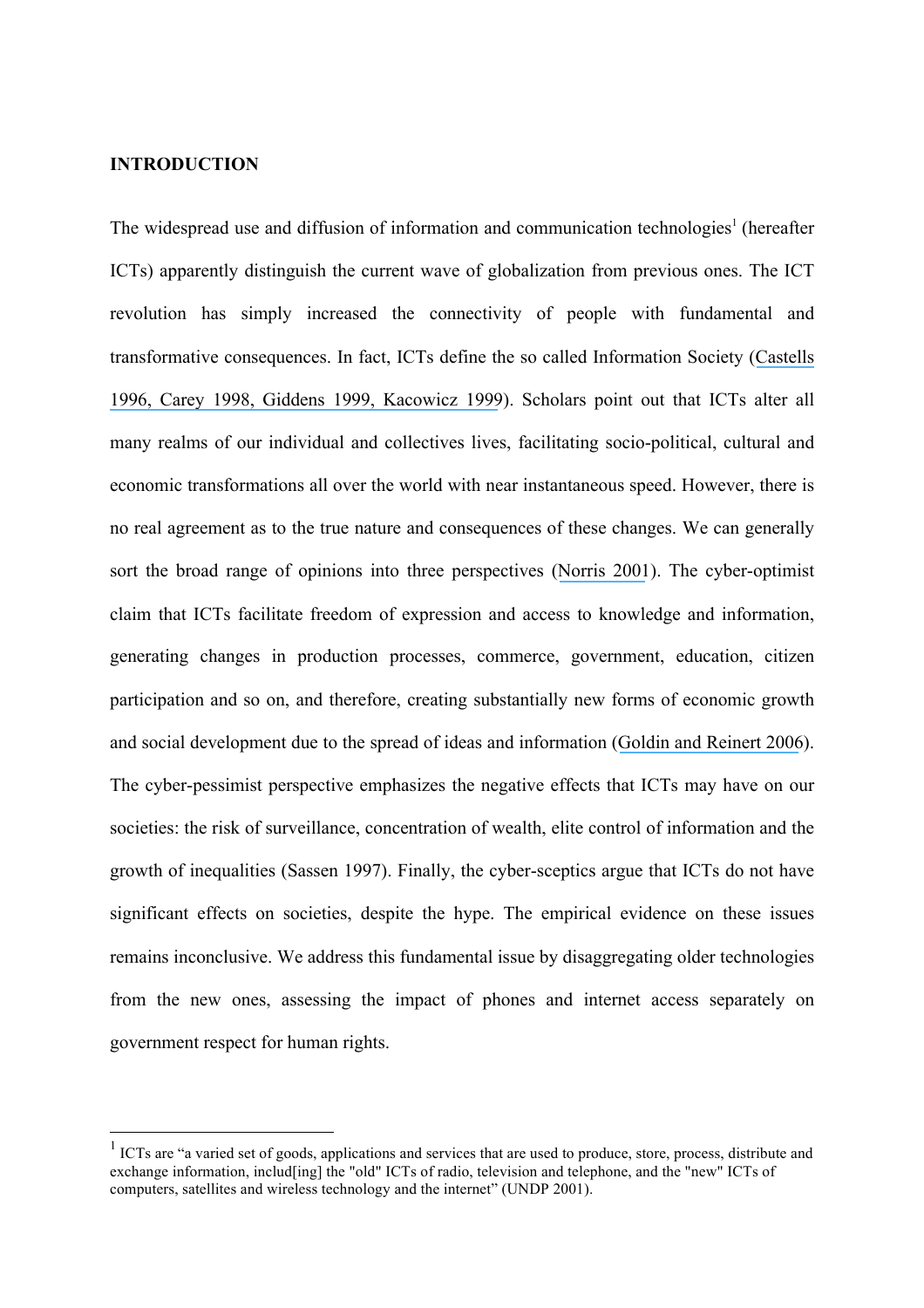#### **ICTs and Human Rights**

Following the classification of Richards (2002), there are apparently three large perspectives on ICTs and human rights: the positive perspective, the negative perspective and the null perspective. The positive perspective is based on the idea that the prevalence of ICTs 'shrink' the world through time-space compression that binds people around the world as a community. Information on an injustice anywhere is now reported and acted on everywhere. The fact that ordinary citizens have access to information from across state boundaries increases awareness of domestic conditions and catalyzes change. ICTs can also spread values and ideals relating to human rights, for instance, "if the dispensation of democratic ideals is associated with actual democratization, the diffusion of these ideals may help human rights" (Richard 2002). ICTs can help to disseminate fast, accurate information on human rights abuses taking place somewhere to the human rights community, making some previously invisible situations visible. Activists across borders can raise the costs for governments that violate human rights, forcing change (Keck and Sikkink 1998).

The negative perspective maintains that greater access to information and exposure of the true conditions of people relative to others can drive up dissatisfaction. These discontented citizens will make demands that threaten the status quo. The greater connectivity of people will pose lower collective action problems for making dissent effective. According to the literature on state repression, human rights violations can occur when state elites are threatened by effective dissent ([Poe and Tate 1994](https://www.researchgate.net/publication/247392889_Repression_of_Human_Rights_to_Personal_Integrity_in_the_1980s_A_Global_Analysis?el=1_x_8&enrichId=rgreq-036aead6e465d93385ea61af7c07e51e-XXX&enrichSource=Y292ZXJQYWdlOzI1NDg5MjUyOTtBUzoxMDY1MTc0ODMyMjkxODVAMTQwMjQwNzE1NjQ2MQ==), Poe, Tate and Keith 199[9, Richards 1999](https://www.researchgate.net/publication/227764083_Measuring_the_Level_Pattern_and_Sequence_of_Government_Respect_for_Physical_Integrity_Rights?el=1_x_8&enrichId=rgreq-036aead6e465d93385ea61af7c07e51e-XXX&enrichSource=Y292ZXJQYWdlOzI1NDg5MjUyOTtBUzoxMDY1MTc0ODMyMjkxODVAMTQwMjQwNzE1NjQ2MQ==)). The greater availability of information then can lead to effective rebellion and rebellion increases repression (Gurr 1970, 198[6, Muller 1972](https://www.researchgate.net/publication/273074799_A_Test_of_a_Partial_Theory_of_Political_Violence?el=1_x_8&enrichId=rgreq-036aead6e465d93385ea61af7c07e51e-XXX&enrichSource=Y292ZXJQYWdlOzI1NDg5MjUyOTtBUzoxMDY1MTc0ODMyMjkxODVAMTQwMjQwNzE1NjQ2MQ==)[, Tilly 1978](https://www.researchgate.net/publication/50324720_From_Mobilization_to_Revolution?el=1_x_8&enrichId=rgreq-036aead6e465d93385ea61af7c07e51e-XXX&enrichSource=Y292ZXJQYWdlOzI1NDg5MjUyOTtBUzoxMDY1MTc0ODMyMjkxODVAMTQwMjQwNzE1NjQ2MQ==), Brown 199[6, Davis and Ward 1990](https://www.researchgate.net/publication/258144992_They_Dance_Alone_Deaths_and_the_Disappeared_in_Contemporary_Chile?el=1_x_8&enrichId=rgreq-036aead6e465d93385ea61af7c07e51e-XXX&enrichSource=Y292ZXJQYWdlOzI1NDg5MjUyOTtBUzoxMDY1MTc0ODMyMjkxODVAMTQwMjQwNzE1NjQ2MQ==)). The null perspective does not see a role of ICTs in these matters either way. ICTs may empower governments as much as it may empower people, so that the net effect may not be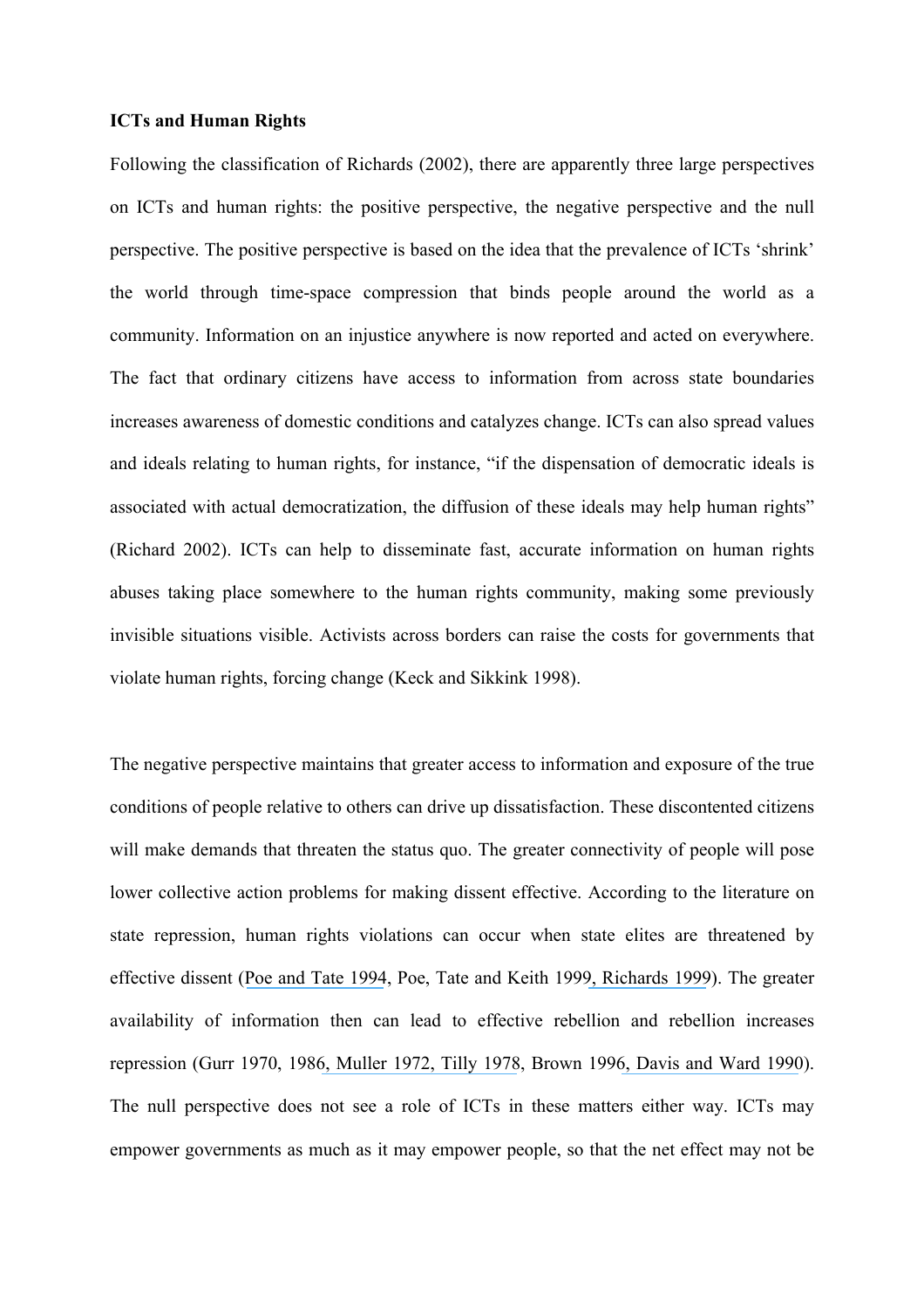associated with either good or bad human rights. Governments can use ICTs to monitor people, filter information, and manipulate reality, suggesting that there is nothing remarkable about the new technology. Moreover, the penetration and use of ICTs is very unevenly distributed around the globe, creating digital divides between countries and within societies. The sceptics also argue that, "information is a commodity", therefore, those who are in the most vulnerable position with respect to human rights violations, the poorest and the disadvantaged, do not have access to connectivity ([Richards 1999](https://www.researchgate.net/publication/227764083_Measuring_the_Level_Pattern_and_Sequence_of_Government_Respect_for_Physical_Integrity_Rights?el=1_x_8&enrichId=rgreq-036aead6e465d93385ea61af7c07e51e-XXX&enrichSource=Y292ZXJQYWdlOzI1NDg5MjUyOTtBUzoxMDY1MTc0ODMyMjkxODVAMTQwMjQwNzE1NjQ2MQ==), 2002). The hypothesis of this perspective, therefore, is that ICTs will not have any significant effect on governmental respect for human rights.

The issue of ICTs and human rights speak directly to debates on globalization, where the consequences of globalization for state capacity, autonomy, and legitimacy are debated vigorously. If the positive view is correct, the spread of ICTs fundamentally constrain the autonomy of states—a source of good. If as liberals believe, state autonomy might interfere with good societal outcomes in ways that threaten communitarian interests, then the loss of state autonomy to coerce society in ways that suppress the aspirations and rights of people is not a bad thing. Liberals point to the fact that it is states that are generally violators of individual rights, thus, the loss of autonomy might mean the empowerment of social actors, an improvement for safeguarding individual rights. ICTs, in other words, empower people to control states in ways that prevent states from easily repressing dissent (state violence against citizens). Others, usually from the left of the political spectrum, argue that globalization and the power of ICTs empower some (the powerful) to escape state authority and undermine communitarian interests because states controls and regulations will be subverted more easily. State autonomy to control and restrict the harmful effects of capital markets, for example, or the ease with which capitalists may avoid taxes due to the new economy are often cited in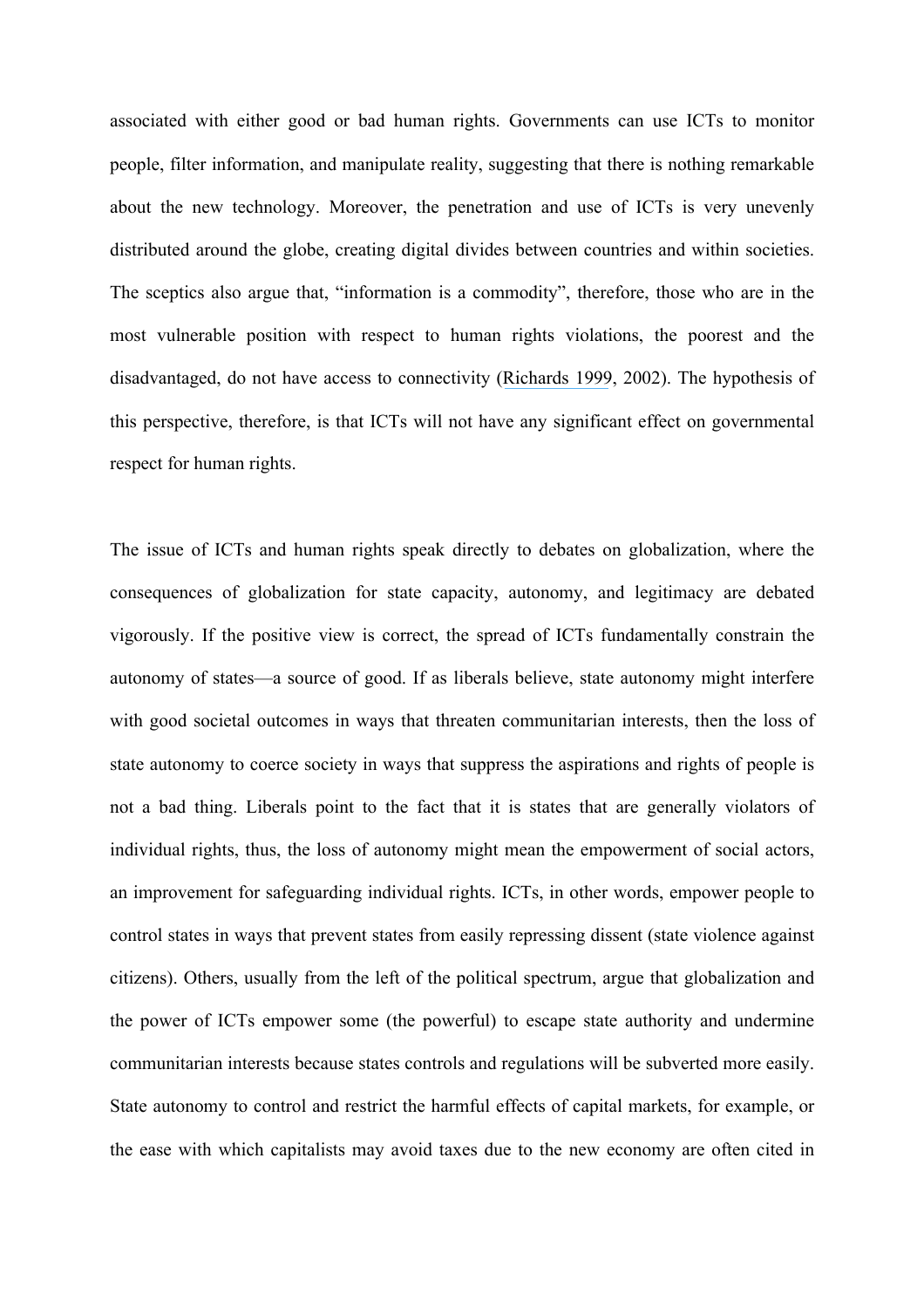support of this position, not to mention the ease with which terrorists and rebel groups access finance and weapons.

As neo-Marxist, sceptics of globalization may see it, states provide an important function of controlling market forces that threaten societal interests. Since capitalism is extremely anarchical and destructive, states are required to act in ways that ease capitalist crises. In the new, high tech economy, it may lose this functional capability, leading to societal dissent and the erosion of legitimacy. In other words, states may lose control over information flows, which may threaten legitimacy and capability to govern effectively.

If ICTs empower people because it allows access to information flows and enhances the connectivity of people, then the outcome for society is ambiguous depending on how one sees what the access to ICTs are good for. Crooks and deviants can delegitimize states and reduce its autonomy (state capacity for acting in the public good is reduced) which increases social dissatisfaction, or a state's capacity to coerce and control people are reduced, leading to better human rights outcomes. Notice, however, that ICTs could lead to greater challenge of the state; i.e. increase the level of social dissent in a society, as well as raise the costs of state repression—which makes the final outcome in terms of the violation of human rights quite ambiguous. In other words, does higher repression mean greater dissent, or less repression mean decreasing dissent? This question is very difficult to answer in a large-N statistical sense, but by comparing 'old technology' with the new (ICTs) we might move forward fruitfully on this question.

We argue that the question of ICTs and social outcomes must be addressed in terms of whether or not the new technologies are 'qualitatively' different from the older technologies.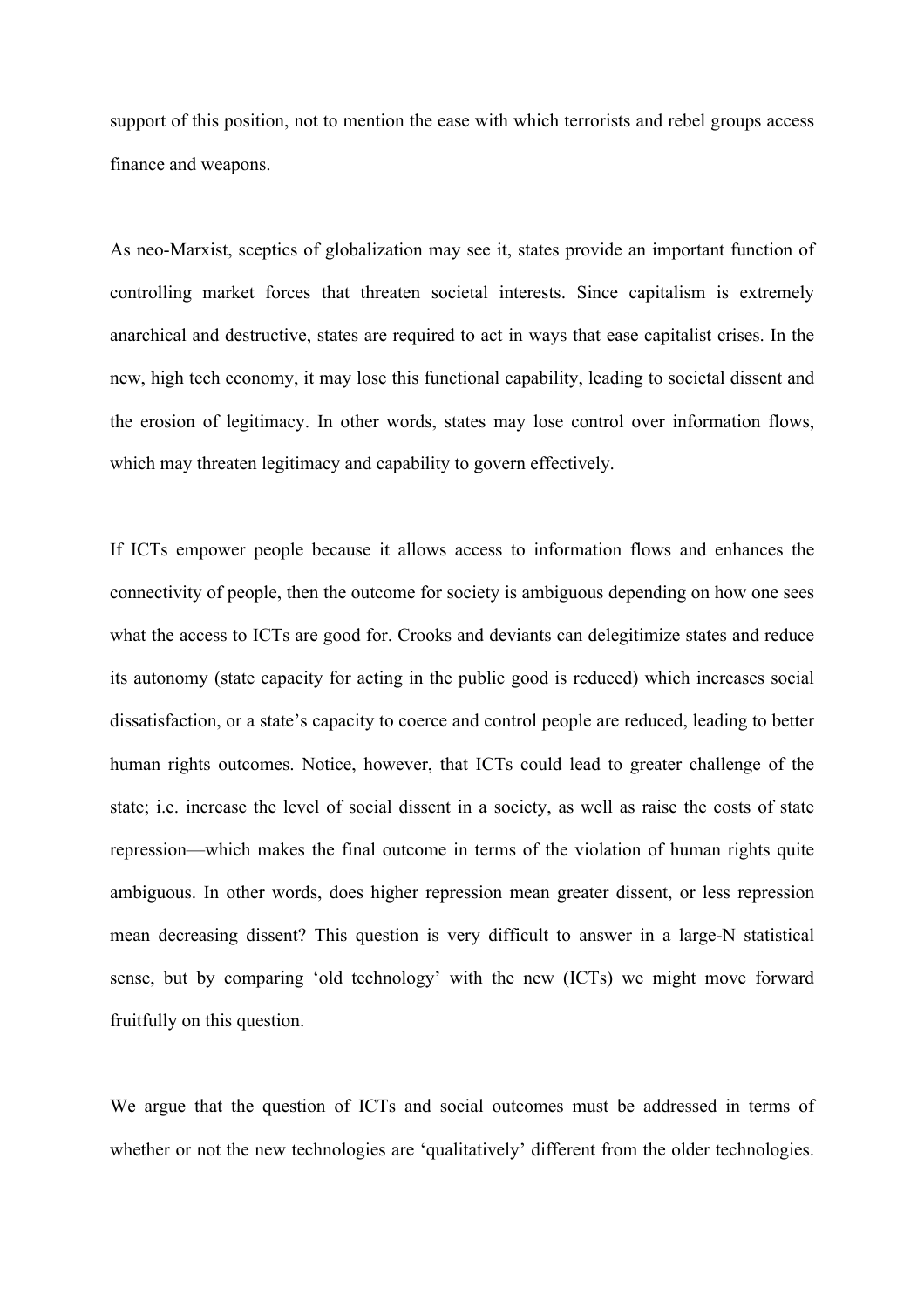The older technology, representing the 'big brother' position, measured as access to information via television and the extent of access to landline telephones can be compared to the availability of ICT's, measured as internet access. The most famous statement about 'big brother' comes from George Orwell's novel *1984* that envisioned the loss of individual freedoms and real democracy due to 'thought control' of individuals by states with access to technology. Mass propaganda would be made easy by tools such as newspapers, television, and radio.

Modernization theorists saw the advance of technology in a more favourable light. When people have access to modern means of information and communication, plus the impact of literacy and the growth of media that such process spawn, was expected to lead to socioeconomic change and democracy ([Lerner 1958](https://www.researchgate.net/publication/232542855_The_Passing_of_Traditional_Society_Modernizing_the_Middle_East?el=1_x_8&enrichId=rgreq-036aead6e465d93385ea61af7c07e51e-XXX&enrichSource=Y292ZXJQYWdlOzI1NDg5MjUyOTtBUzoxMDY1MTc0ODMyMjkxODVAMTQwMjQwNzE1NjQ2MQ==)[: Lipset 1959](https://www.researchgate.net/publication/247590073_Some_Social_Requisites_of_Democracy_Economic_Development_and_Political_Legitimacy?el=1_x_8&enrichId=rgreq-036aead6e465d93385ea61af7c07e51e-XXX&enrichSource=Y292ZXJQYWdlOzI1NDg5MjUyOTtBUzoxMDY1MTc0ODMyMjkxODVAMTQwMjQwNzE1NjQ2MQ==)). Subsequently, these views were challenged by others who argued, like Orwell, that modernization can lead to 'bureaucratic authoritarianism' and that 'all good things,' such as modernization and democracy need not go together (O'Donnel 1973; [Huntington 1968](https://www.researchgate.net/publication/235674248_Political_Order_In_Changing_Societies?el=1_x_8&enrichId=rgreq-036aead6e465d93385ea61af7c07e51e-XXX&enrichSource=Y292ZXJQYWdlOzI1NDg5MjUyOTtBUzoxMDY1MTc0ODMyMjkxODVAMTQwMjQwNzE1NjQ2MQ==)). Mass media in the form of radio and television could be tools in the hands of states for manipulation, rather than purveyors of information for effective organization of social forces. Thus, we view the advance of the old technology as relatively more detrimental to social outcomes than the new technology. This comparison makes sense in this context because it is the qualitative aspects of the technology that is interesting rather than technology as such.

In contrast to the capturability of the old technology for state-directed uses, the new ICTs are generally thought of as qualitatively different. Apparently, the new technology empowers individuals by allowing a wider source of information. The World Wide Web can generally be accesses by anyone. Unlike TV, the programming is theoretically anything one prefers to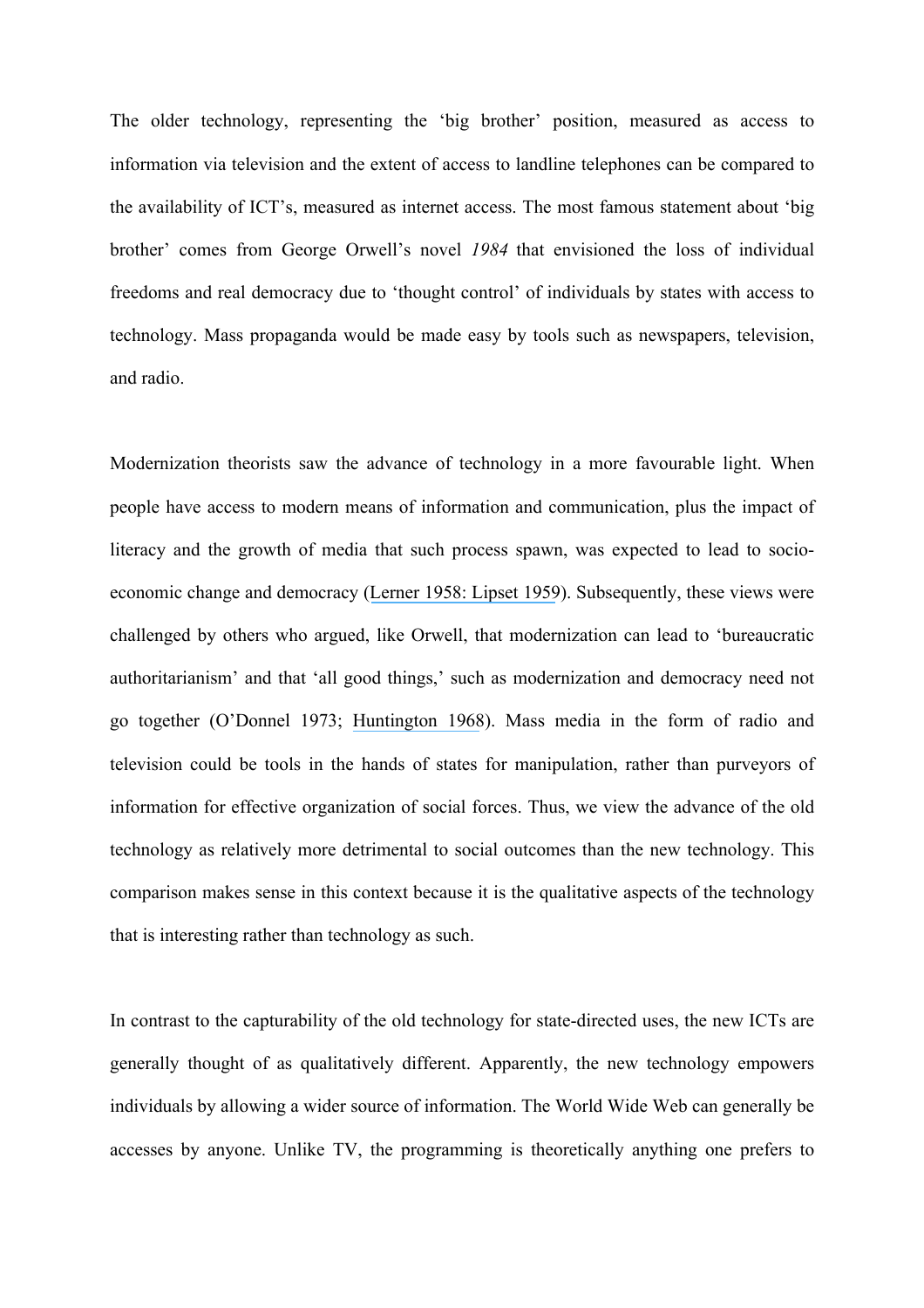choose rather than being fixed. Moreover, the new technology binds people in an interactive manner to subjects because people are free to develop their own programming, individually or collectively in groups. Internet communities may form and develop programs and courses of action relatively free of state interference or direction. In other words, cyberspace offers 'space' for collective organization, mobilization of resources, and as space for expressing dissent. Such technologies are apparently harder for states to control relative to deciding what TV stations and radios broadcast. Vitally, the new ICTs are far more reliable and extensive when it comes to access to information.

If we turn our attention to some concrete recent events often highlighted as emblematic of ICTs, interconnectivity of people and challenge of state authority, this ambiguity between what new ICTs and old ICTs are good for becomes apparent. "The Orange Revolution", namely the revolt of the Ukrainian electorate against the government's attempt at ballot fraud during the presidential elections of 2004, shows how ICTs provided transparency and information to a wide audience that decided to bring their anger on to the streets. Despite the unfavourable context, a corrupt political system where the broadcast and print media were controlled (with the exception of one television station) and opposing journalists were intimidated and even murdered, supporters of democratic change, through the use of ICTs, managed to recruit volunteers, raise funds, organize campaigns, report breaking news and gain the attention of the global democratic community, forcing the government to back down ([Kyj 2006](https://www.researchgate.net/publication/222709897_Internet_use_in_Ukraine)). Massive repression was avoided through people power driven by transparency and access to information. It is clear that the Ukrainian regime found the costs of repression to high given the global media glare and the free flow of information.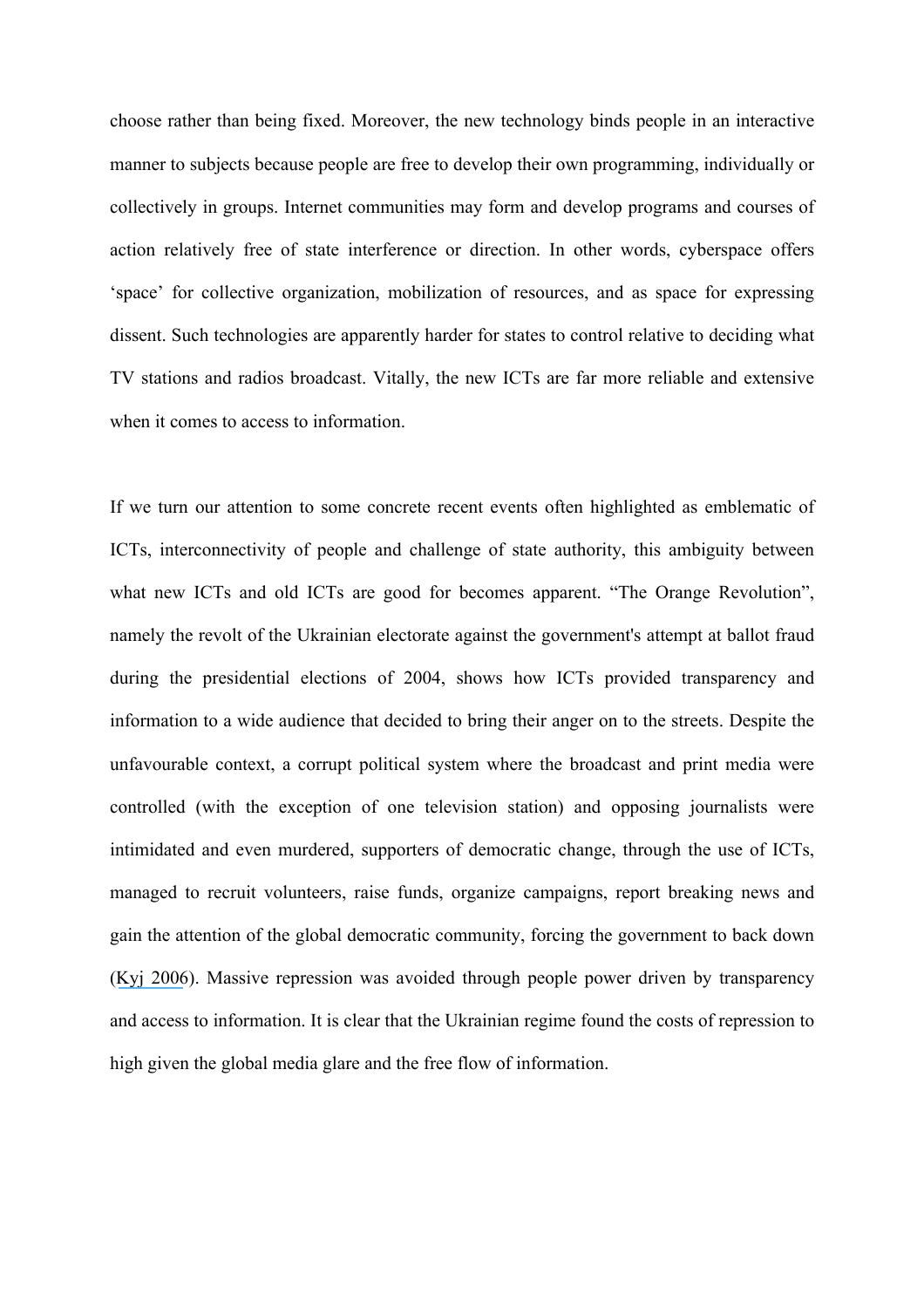In contrast, during the "Saffron Revolution" of September 2007 in Burma, the military junta decided to immobilize and disarm the essential communication tools used by citizens and journalists: cell phones and the internet. Still, a relatively small group of Burmese citizens, in a country with especially low internet penetration rates, demonstrated that ICT tools can have a strong impact on the global coverage of events, and sometimes precipitated the events themselves with effective organization. However, the government controlled media had far greater coverage, particularly outside the capital city. The junta did not back down despite adverse media effects broadcast globally. While the events in Burma provide an example of the limitations of the global media's effect on a repressive government, the answer may lie in addressing the issue of what technology the government had in getting the message out that supporting the revolt would be costly for participants.

The two cases highlight the ambiguities about ICTs and human rights. Older technology such as TV allows governments the ability to control people by credibly committing to repress with serious consequences for participants in mass demonstrations etc. They could manipulate pictures to show why people should not come out to protest, defusing dangerous dissent. In other words, state controllable mass media could be used to demobilize people. On the other hand, access to new media may hyper-mobilize people in ways that repression rises.

This study addresses the debate by empirically examining the effects of Information and Communication Technologies on government respect for human rights in a large-N dataset.<sup>2</sup>.

<sup>&</sup>lt;sup>2</sup> Although human rights have been described as interdependent and indivisible, they have been treated separately by politicians, activists and social scientists who have divided human rights into subsets of rights. [As McNitt \(1986\)](https://www.researchgate.net/publication/229847693_MEASURING_HUMAN_RIGHTS_PROBLEMS_AND_POSSIBILITIES1?el=1_x_8&enrichId=rgreq-036aead6e465d93385ea61af7c07e51e-XXX&enrichSource=Y292ZXJQYWdlOzI1NDg5MjUyOTtBUzoxMDY1MTc0ODMyMjkxODVAMTQwMjQwNzE1NjQ2MQ==) pointed out, "one way to avoid the problems caused by global measures of human rights is to concentrate on a small subset of core rights." Physical integrity rights are one of the subsets of rights referring to freedom from arbitrary physical harm and coercion by a government. Human rights violations in this category include extrajudicial killings, torture, disappearances and political imprisonment. For the purpose of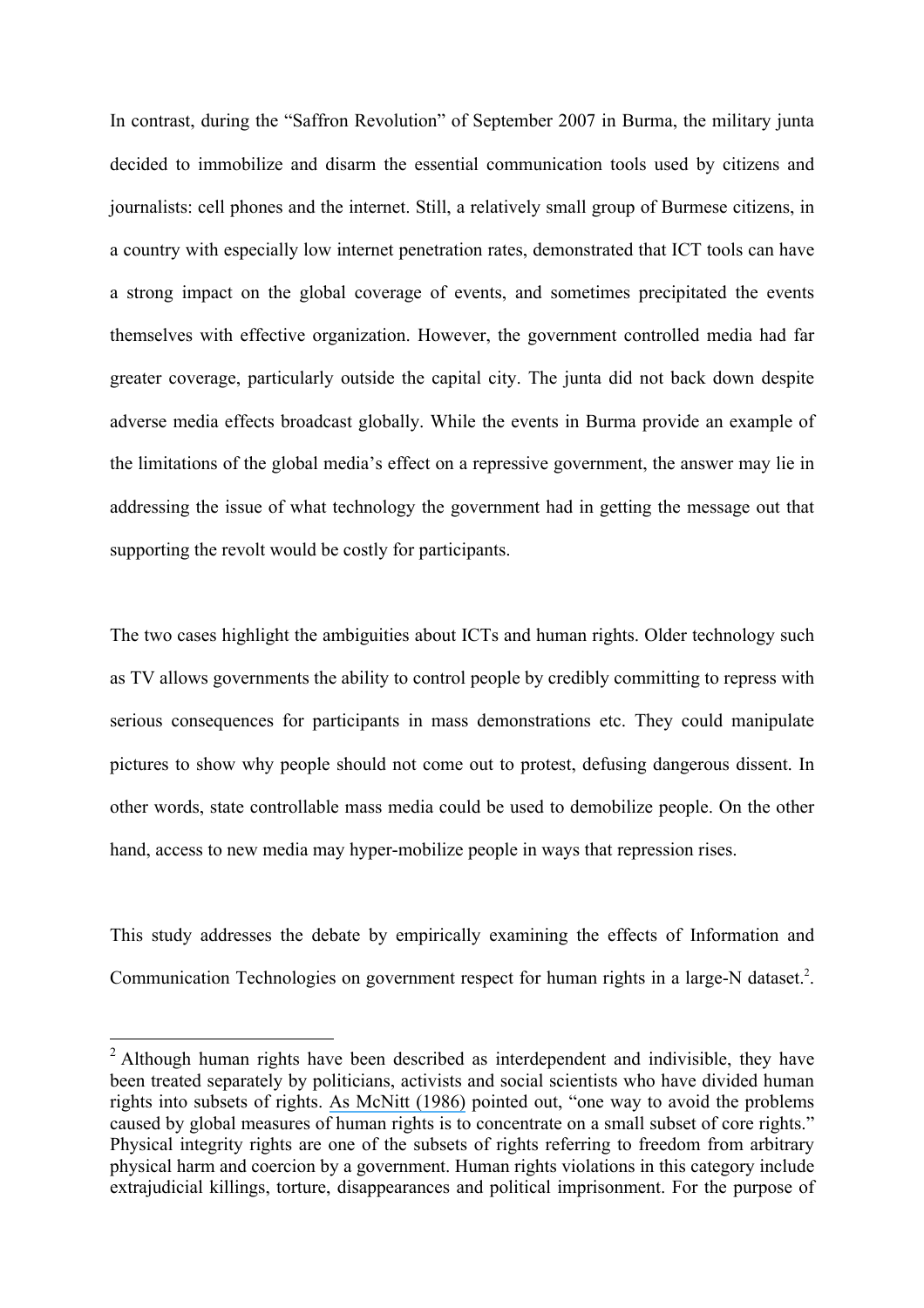We address the issue by looking at the relative effects of old versus new technology rather than simply addressing the issue of ICTs on human rights. To our knowledge, there is only one empirical large-N study testing the effects of ICTs on government respect for human rights directly<sup>3</sup>. Richard's (2002) seminal study uses the concept of connectivity, measured as a country's level of access to the internet system, on government respect for human rights in a sample of 73 states for the years 1991-1996. The author concludes that there is no statistically significant direct relationship between a country's level of connectivity and its level of governmental respect for human rights. However, the results show connectivity may have a very modest indirect role in improving government respect for human rights by aiding democratization. He maintains that the results can be conditional on the very short time-frame of the analysis and on the crude existing measures of connectivity. One major drawback of the measure used, in our mind, is that the connectivity measure does not capture the extent of access to computers and internet subscriptions within a country.

We now have more that 10 more years of data. The data on various ICTs is also simply better. Thus, we use the entire period for which we have Television and telephone mainlines access (1980–2005) as well as the period for which internet access is available (1990–2005) to test

1

this work, we will focus on these physical integrity rights, sometimes referred to as "personal integrity" or "life-integrity rights," for several reasons: these rights are considered universal, most of the states in the international arena have made at least tacit agreements that these types of right should be respected; focusing on these universally accepted rights allows us to generalize our arguments and findings across different regions and cultures of the world; they are one of the prevalent conceptualizations used in empirical research on human rights (Cingranelli and Pasquello 1985; [Poe and Tate 1994](https://www.researchgate.net/publication/247392889_Repression_of_Human_Rights_to_Personal_Integrity_in_the_1980s_A_Global_Analysis?el=1_x_8&enrichId=rgreq-036aead6e465d93385ea61af7c07e51e-XXX&enrichSource=Y292ZXJQYWdlOzI1NDg5MjUyOTtBUzoxMDY1MTc0ODMyMjkxODVAMTQwMjQwNzE1NjQ2MQ==)); they are not the only rights necessary for living in dignity, but without respect for these rights, the enjoyment of other rights, such as social and cultural rights, is impossible ([Shue 1980](https://www.researchgate.net/publication/269856691_Basic_Rights_Subsistence_Affluence_and_US_Foreign_Policy?el=1_x_8&enrichId=rgreq-036aead6e465d93385ea61af7c07e51e-XXX&enrichSource=Y292ZXJQYWdlOzI1NDg5MjUyOTtBUzoxMDY1MTc0ODMyMjkxODVAMTQwMjQwNzE1NjQ2MQ==)); and violations of these rights usually addresses the treatment of the political opposition within the state, the political opposition generally places demands on the state which usually include economic development, democratization and other human rights issues.

<sup>3</sup> Richards, D. L. (2002) "Information Technology and Government Respect for Human Rights." In Technology, Development, and Democracy, ed. Juliann Allison, State University of New York Press.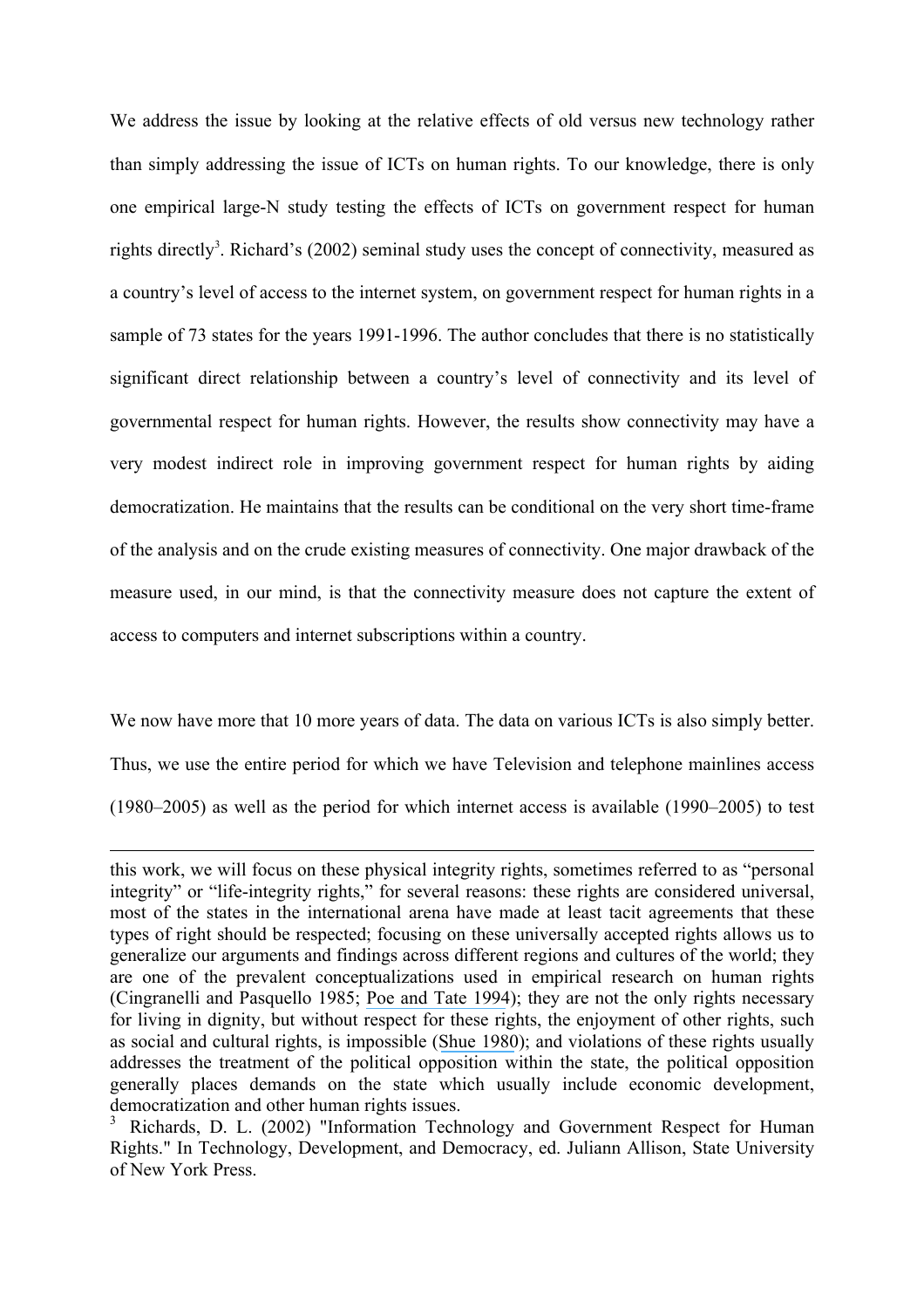their effects individually and comparatively. Due to a variety of confounding factors, it is not at all an easy task to connect the new ICTs with improvements in human rights globally in an empirical sense. However, a large enough dataset covering many countries can allow us to identify a general tendency. When one views ICTs as good or bad for human rights, the question is: relative to what? Thus, one useful comparison is the prevalence of new ICTs (internet subscribers and cellular phone access per 1000 inhabitants), measured against the prevalence of old communication technology (television sets and telephone mainline access per 1000 inhabitants), on the progress of human rights, controlling for a host of potential confounders. This simple correlation too, can be spurious (coincidental) because many things associated with the progress of the new ICTs (such as simply 'time') may explain better human rights.

## **DATA, VARIABLES AND METHODS**

To measure the prevalence of "new" and "old" ICTs we use the core indicators of ICT infrastructure and access from the World Telecommunications/ICT Indicators Database (11th edition, 2007), produced by the International Telecommunication Union: Internet subscribers per 1000 inhabitants; television sets per 1000 inhabitants; cellular phone access per 1000 inhabitants; and telephone mainline access per 1000 inhabitants. These values are log transformed to reduce skewness and minimize the impact of extreme values.

To measure government respect for physical integrity rights we will use the Political Terror Scale (PTS) and the Physical Integrity Rights index (CIRI). The PTS measures physical integrity rights violations that a country experiences in a particular year coded on a five-point scale. The two indexes are highly correlated by far from perfect.

*- Level 1: Countries under a secure rule of law, people are not*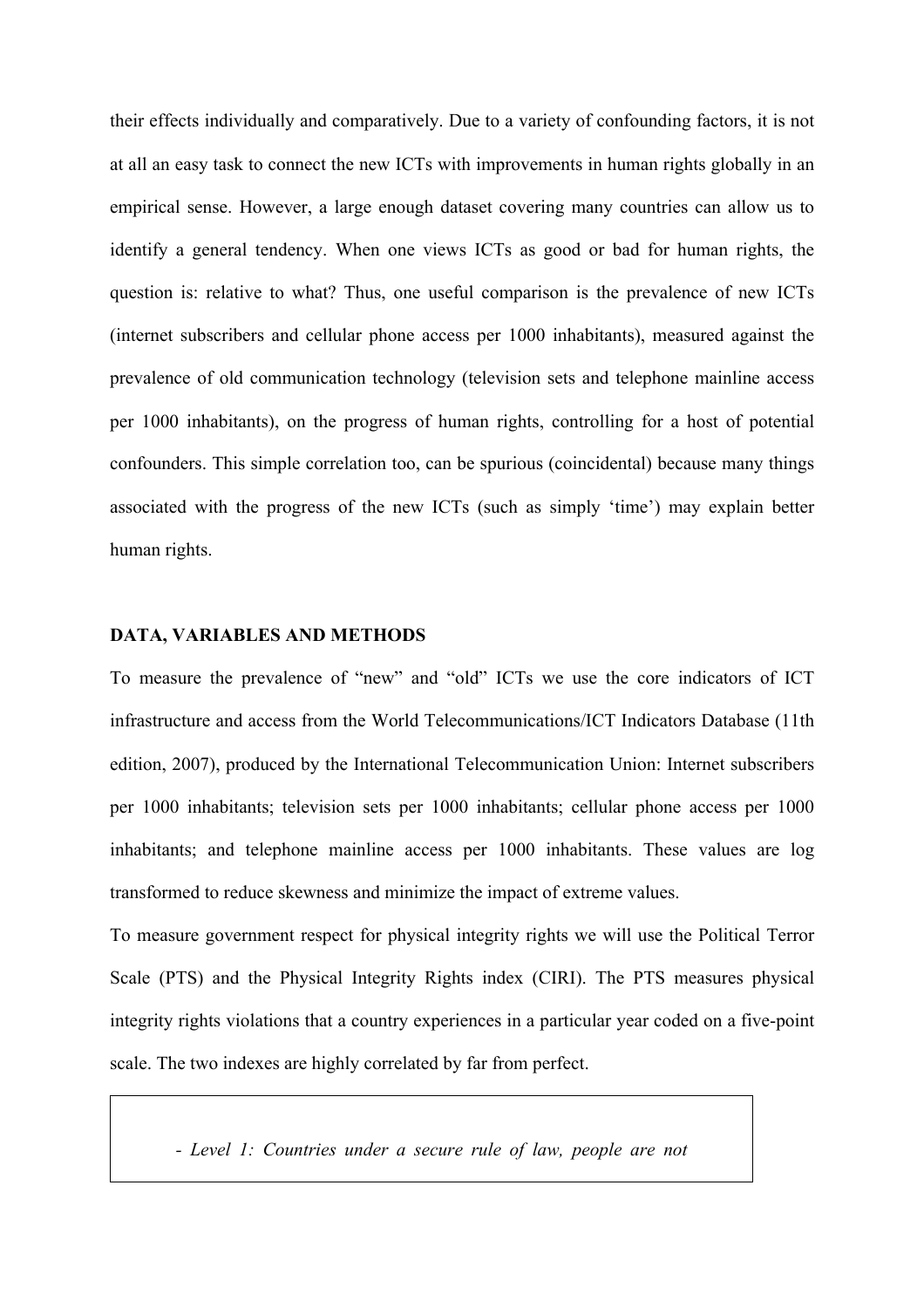*imprisoned for their views, and torture is rare or exceptional. Political murders are extremely rare.*

*-Level 2: There is a limited amount of imprisonment for non-violent political activity. However, few persons are affected, torture and beatings are rare. Political murder is rare.* 

*-Level 3: There is extensive political imprisonment, or a recent history of such imprisonment. Execution or other political murders and brutality may be common. Unlimited detention, with or without a trial, for political views is accepted.* 

*- Level 4: Civil and political rights violations have expanded to large numbers of the population. Murders, disappearances, and torture are a common part of life. In spite of its generality, on this level terror mainly affects those who are interested in politics or ideas.* 

*-Level 5: Terror has expanded to the entire population. The leaders of these societies place no limits on the means or thoroughness by which they pursue personal or ideological goals.*

Source: The Political Terror Scale website, http://www.politicalterrorscale.org/

The PTS has shown a "good degree of inter-coder reliability and robustness across the different studies that have deployed it for systematic comparative analysis" and is the dominant and most reliable standard-based measure ([Landman 2006](https://www.researchgate.net/publication/287291663_Studying_human_rights?el=1_x_8&enrichId=rgreq-036aead6e465d93385ea61af7c07e51e-XXX&enrichSource=Y292ZXJQYWdlOzI1NDg5MjUyOTtBUzoxMDY1MTc0ODMyMjkxODVAMTQwMjQwNzE1NjQ2MQ==)). The results from using the US State Department measure were very similar to the results using the Amnesty International score, as both scores are closely related to each other. However, using the latter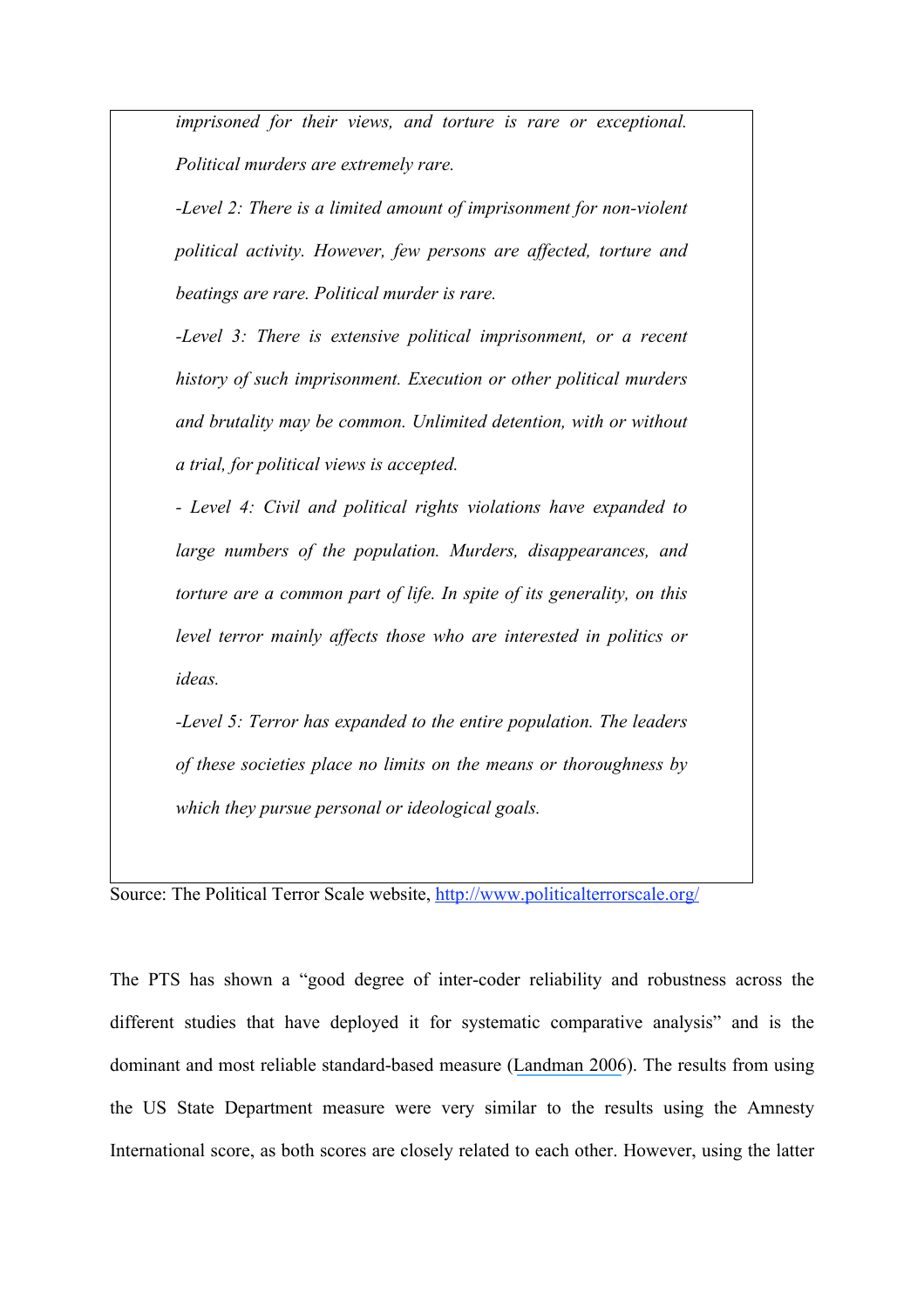one we could include more countries in the test. The CIRI index is provided by the Cingranelli and Richards Human Rights Database (CIRI data, Cingranelli and Richards 1999). It is a nine-point additive scale derived from a Mokken scale analysis of observations on torture, extrajudicial killings, political imprisonment and disappearances. PIR ranges from zero (no respect from any of the four physical integrity rights) to eight (full respect for the four physical integrity rights). We use both scales because it allows us two estimating techniques—simple OLS on the 9-point CIRI scale and ordered probit on the PTS.

We control for several relevant factors that have been shown by previous research to have an impact on government respect for human rights: the level of formal democracy, economic situation, population size, ethnic fractionalization, civil war, oil wealth, legal tradition system and the time trend. Democracy is a robust predictor of lower state repression ([Davenport 1995](https://www.researchgate.net/publication/246882363_Multi-Dimensional_Threat_Perception_and_State_Repression_An_Inquiry_Into_Why_States_Apply_Negative_Sanctions?el=1_x_8&enrichId=rgreq-036aead6e465d93385ea61af7c07e51e-XXX&enrichSource=Y292ZXJQYWdlOzI1NDg5MjUyOTtBUzoxMDY1MTc0ODMyMjkxODVAMTQwMjQwNzE1NjQ2MQ==)[,](https://www.researchgate.net/publication/246400726_Human_Rights_and_the_Democratic_Peace_Proposition?el=1_x_8&enrichId=rgreq-036aead6e465d93385ea61af7c07e51e-XXX&enrichSource=Y292ZXJQYWdlOzI1NDg5MjUyOTtBUzoxMDY1MTc0ODMyMjkxODVAMTQwMjQwNzE1NjQ2MQ==) [Davenport 1999](https://www.researchgate.net/publication/246400726_Human_Rights_and_the_Democratic_Peace_Proposition?el=1_x_8&enrichId=rgreq-036aead6e465d93385ea61af7c07e51e-XXX&enrichSource=Y292ZXJQYWdlOzI1NDg5MjUyOTtBUzoxMDY1MTc0ODMyMjkxODVAMTQwMjQwNzE1NjQ2MQ==)[, Davenport and Armstrong 2004](https://www.researchgate.net/publication/227523990_Democracy_and_the_Violation_of_Human_Rights_A_Statistical_Analysis_from_1976_to_1996?el=1_x_8&enrichId=rgreq-036aead6e465d93385ea61af7c07e51e-XXX&enrichSource=Y292ZXJQYWdlOzI1NDg5MjUyOTtBUzoxMDY1MTc0ODMyMjkxODVAMTQwMjQwNzE1NjQ2MQ==)[, Fein](https://www.researchgate.net/publication/265725475_Life-Integrity_Violations_and_Democracy_in_the_World_1987?el=1_x_8&enrichId=rgreq-036aead6e465d93385ea61af7c07e51e-XXX&enrichSource=Y292ZXJQYWdlOzI1NDg5MjUyOTtBUzoxMDY1MTc0ODMyMjkxODVAMTQwMjQwNzE1NjQ2MQ==) 199[5, Henderson 1991](https://www.researchgate.net/publication/258144994_Conditions_Affecting_the_Use_of_Political_Repression?el=1_x_8&enrichId=rgreq-036aead6e465d93385ea61af7c07e51e-XXX&enrichSource=Y292ZXJQYWdlOzI1NDg5MjUyOTtBUzoxMDY1MTc0ODMyMjkxODVAMTQwMjQwNzE1NjQ2MQ==), Mitchell and McCormick 1988, Regan and Henderson 2002, Poe and Tate 1994, Poe, Tate and Keith 1999, Zanger 2000). The control used here for regime type is defined as a dummy variable (Polity 2) taking the value 1 if the Polity IV score is above 6 and 0 if below (Jaggers and Gurr 1995; de Soysa and Nordås 2007).

The economic situation of the state is a crucial control variable when assessing the effects of ICTs on repression because the penetration of the ICTs is correlated with GDP per capita. Economic development has been associated with less human rights abuses (Strouse and Claude 1976; Mitchell and McCormick 1988; [Boswell and Dixon 1990;](https://www.researchgate.net/publication/245868246_Dependency_and_Rebellion_A_Cross-National_Analysis?el=1_x_8&enrichId=rgreq-036aead6e465d93385ea61af7c07e51e-XXX&enrichSource=Y292ZXJQYWdlOzI1NDg5MjUyOTtBUzoxMDY1MTc0ODMyMjkxODVAMTQwMjQwNzE1NjQ2MQ==) [Poe and Tate 1994;](https://www.researchgate.net/publication/247392889_Repression_of_Human_Rights_to_Personal_Integrity_in_the_1980s_A_Global_Analysis?el=1_x_8&enrichId=rgreq-036aead6e465d93385ea61af7c07e51e-XXX&enrichSource=Y292ZXJQYWdlOzI1NDg5MjUyOTtBUzoxMDY1MTc0ODMyMjkxODVAMTQwMjQwNzE1NjQ2MQ==) [Davenport 1995;](https://www.researchgate.net/publication/246882363_Multi-Dimensional_Threat_Perception_and_State_Repression_An_Inquiry_Into_Why_States_Apply_Negative_Sanctions?el=1_x_8&enrichId=rgreq-036aead6e465d93385ea61af7c07e51e-XXX&enrichSource=Y292ZXJQYWdlOzI1NDg5MjUyOTtBUzoxMDY1MTc0ODMyMjkxODVAMTQwMjQwNzE1NjQ2MQ==) [Meyer 1996;](https://www.researchgate.net/publication/236832917_Human_Rights_and_MNCs_Theory_Versus_Quantitative_Analysis?el=1_x_8&enrichId=rgreq-036aead6e465d93385ea61af7c07e51e-XXX&enrichSource=Y292ZXJQYWdlOzI1NDg5MjUyOTtBUzoxMDY1MTc0ODMyMjkxODVAMTQwMjQwNzE1NjQ2MQ==) Poe, Tate and Keith 1999; Carey 2004). Countries with economies characterized by scarcity are more likely to repress domestic threats (Poe et al. 1999). Richer countries experience less repression because the population is more content, therefore, there is less mobilization ([Henderson 1991](https://www.researchgate.net/publication/258144994_Conditions_Affecting_the_Use_of_Political_Repression?el=1_x_8&enrichId=rgreq-036aead6e465d93385ea61af7c07e51e-XXX&enrichSource=Y292ZXJQYWdlOzI1NDg5MjUyOTtBUzoxMDY1MTc0ODMyMjkxODVAMTQwMjQwNzE1NjQ2MQ==)), they are able to organise alternative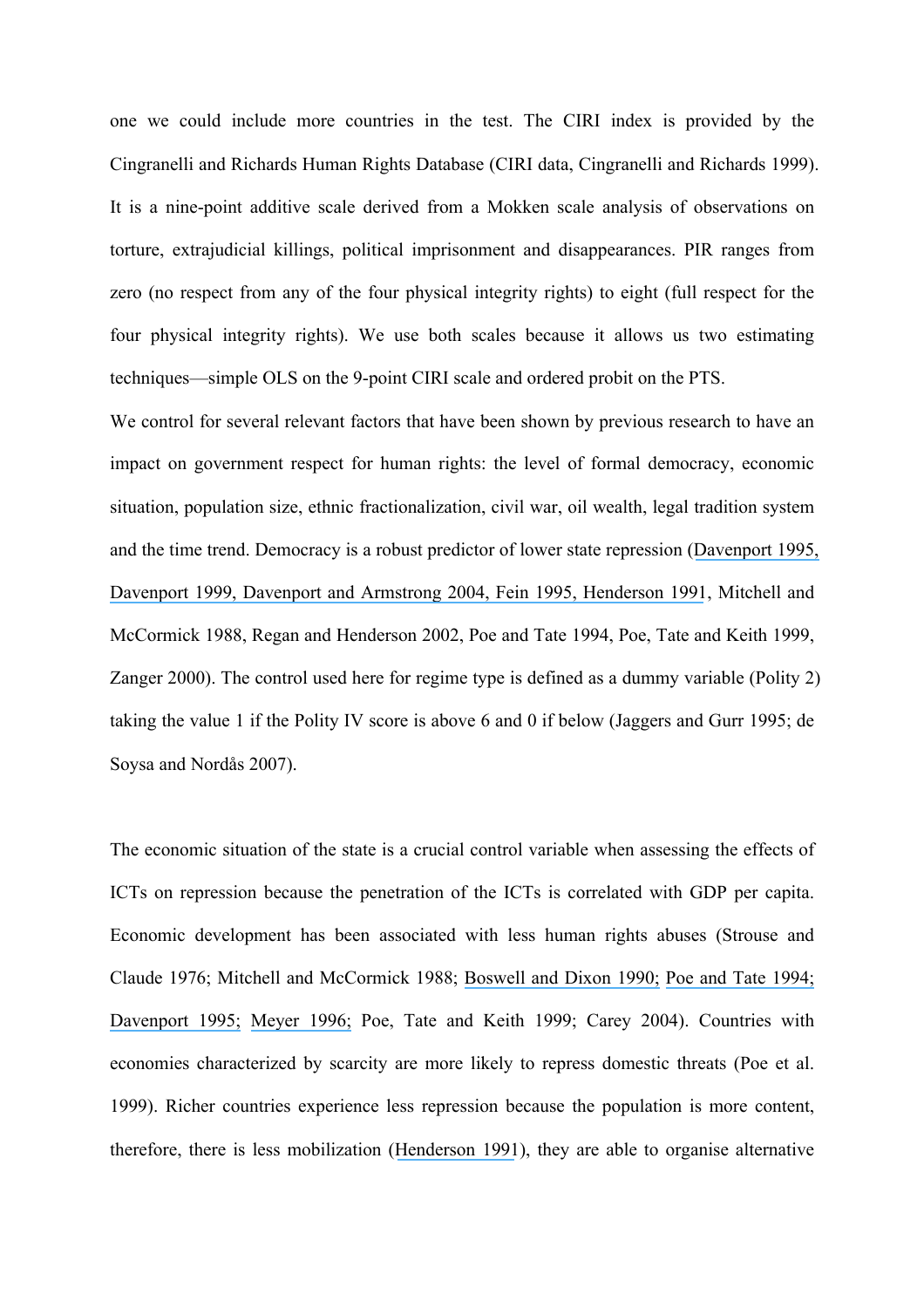channels for dealing with dissidents ([Fearon and Laitin 2003](https://www.researchgate.net/publication/2834579_Ethnicity_Insurgency_And_Civil_War?el=1_x_8&enrichId=rgreq-036aead6e465d93385ea61af7c07e51e-XXX&enrichSource=Y292ZXJQYWdlOzI1NDg5MjUyOTtBUzoxMDY1MTc0ODMyMjkxODVAMTQwMjQwNzE1NjQ2MQ==)) and there is a rise in the opportunity cost of participating in threatening activities ([Collier and Hoeffler 2004](https://www.researchgate.net/publication/2516276_Greed_and_Grievance_in_Civil_War?el=1_x_8&enrichId=rgreq-036aead6e465d93385ea61af7c07e51e-XXX&enrichSource=Y292ZXJQYWdlOzI1NDg5MjUyOTtBUzoxMDY1MTc0ODMyMjkxODVAMTQwMjQwNzE1NjQ2MQ==)). To capture a country's economic situation we will use logged Gross Domestic Product (GDP) per capita and annual growth rate of GDP per capita from the World Bank's World Development Indicators (World Bank 2007).

The greater a country's population, the more likely the government is to abuse personal integrity rights, that is, countries with large populations are more repressive than countries with small populations (Poe and Tate 1994, Poe 2004; Landman 2005). Large populations might imply a greater number of potential dissenters and larger geographical areas which undermine state control. The presence of various forms of threat and dissent increases the repression of human rights (Ziegenhagen, 1986; [Boswell and Dixon 1990;](https://www.researchgate.net/publication/245868246_Dependency_and_Rebellion_A_Cross-National_Analysis?el=1_x_8&enrichId=rgreq-036aead6e465d93385ea61af7c07e51e-XXX&enrichSource=Y292ZXJQYWdlOzI1NDg5MjUyOTtBUzoxMDY1MTc0ODMyMjkxODVAMTQwMjQwNzE1NjQ2MQ==) [Davis and Ward](https://www.researchgate.net/publication/258144992_They_Dance_Alone_Deaths_and_the_Disappeared_in_Contemporary_Chile?el=1_x_8&enrichId=rgreq-036aead6e465d93385ea61af7c07e51e-XXX&enrichSource=Y292ZXJQYWdlOzI1NDg5MjUyOTtBUzoxMDY1MTc0ODMyMjkxODVAMTQwMjQwNzE1NjQ2MQ==) [1990;](https://www.researchgate.net/publication/258144992_They_Dance_Alone_Deaths_and_the_Disappeared_in_Contemporary_Chile?el=1_x_8&enrichId=rgreq-036aead6e465d93385ea61af7c07e51e-XXX&enrichSource=Y292ZXJQYWdlOzI1NDg5MjUyOTtBUzoxMDY1MTc0ODMyMjkxODVAMTQwMjQwNzE1NjQ2MQ==) [Poe and Tate 1994;](https://www.researchgate.net/publication/247392889_Repression_of_Human_Rights_to_Personal_Integrity_in_the_1980s_A_Global_Analysis?el=1_x_8&enrichId=rgreq-036aead6e465d93385ea61af7c07e51e-XXX&enrichSource=Y292ZXJQYWdlOzI1NDg5MjUyOTtBUzoxMDY1MTc0ODMyMjkxODVAMTQwMjQwNzE1NjQ2MQ==) [Davenport 1995;](https://www.researchgate.net/publication/246882363_Multi-Dimensional_Threat_Perception_and_State_Repression_An_Inquiry_Into_Why_States_Apply_Negative_Sanctions?el=1_x_8&enrichId=rgreq-036aead6e465d93385ea61af7c07e51e-XXX&enrichSource=Y292ZXJQYWdlOzI1NDg5MjUyOTtBUzoxMDY1MTc0ODMyMjkxODVAMTQwMjQwNzE1NjQ2MQ==) Poe et al. 1999). A large population can also detrimentally affect respect for human rights in a limited available resources environment. The total population (logged) from the WDI data (World Bank 2007).

The previous research on how ethnic fractionalization affects repression is mixed ([Walker and](https://www.researchgate.net/publication/236806051_Does_Cultural_Diversity_Affect_Countries) [Poe 2002;](https://www.researchgate.net/publication/236806051_Does_Cultural_Diversity_Affect_Countries) [Lee, Lindström, Moore and Turan 2004](https://www.researchgate.net/publication/228487250_Ethnicity_and_repression_the_ethnic_composition_of_countries_and_human_rights_violations?el=1_x_8&enrichId=rgreq-036aead6e465d93385ea61af7c07e51e-XXX&enrichSource=Y292ZXJQYWdlOzI1NDg5MjUyOTtBUzoxMDY1MTc0ODMyMjkxODVAMTQwMjQwNzE1NjQ2MQ==)). However, some scholars argue that ethnic fractionalization is related to higher levels of human rights violations (Lindström 1996; [Lee](https://www.researchgate.net/publication/33791702_Protest_and_repression_in_Latin_America_a_synthetic_model?el=1_x_8&enrichId=rgreq-036aead6e465d93385ea61af7c07e51e-XXX&enrichSource=Y292ZXJQYWdlOzI1NDg5MjUyOTtBUzoxMDY1MTc0ODMyMjkxODVAMTQwMjQwNzE1NjQ2MQ==) [2001;](https://www.researchgate.net/publication/33791702_Protest_and_repression_in_Latin_America_a_synthetic_model?el=1_x_8&enrichId=rgreq-036aead6e465d93385ea61af7c07e51e-XXX&enrichSource=Y292ZXJQYWdlOzI1NDg5MjUyOTtBUzoxMDY1MTc0ODMyMjkxODVAMTQwMjQwNzE1NjQ2MQ==) Turan 2002). Ethnic heterogeneity makes governance difficult (Alesina, Baqir, and [Easterly 1999;](https://www.researchgate.net/publication/24091676_Public_Goods_And_Ethnic_Divisions?el=1_x_8&enrichId=rgreq-036aead6e465d93385ea61af7c07e51e-XXX&enrichSource=Y292ZXJQYWdlOzI1NDg5MjUyOTtBUzoxMDY1MTc0ODMyMjkxODVAMTQwMjQwNzE1NjQ2MQ==) [Easterly 2001](https://www.researchgate.net/publication/24097951_Can_Institutions_Resolve_Ethnic_Conflict?el=1_x_8&enrichId=rgreq-036aead6e465d93385ea61af7c07e51e-XXX&enrichSource=Y292ZXJQYWdlOzI1NDg5MjUyOTtBUzoxMDY1MTc0ODMyMjkxODVAMTQwMjQwNzE1NjQ2MQ==)) and countries with ethnic divisions are more likely to experience higher mobilization of dissent than countries without ethnic divisions. These mobilizations will be interpreted as a threat by the state. Ethnic heterogeneity will be included as a control ([Fearon and Laitin 2003](https://www.researchgate.net/publication/2834579_Ethnicity_Insurgency_And_Civil_War?el=1_x_8&enrichId=rgreq-036aead6e465d93385ea61af7c07e51e-XXX&enrichSource=Y292ZXJQYWdlOzI1NDg5MjUyOTtBUzoxMDY1MTc0ODMyMjkxODVAMTQwMjQwNzE1NjQ2MQ==)).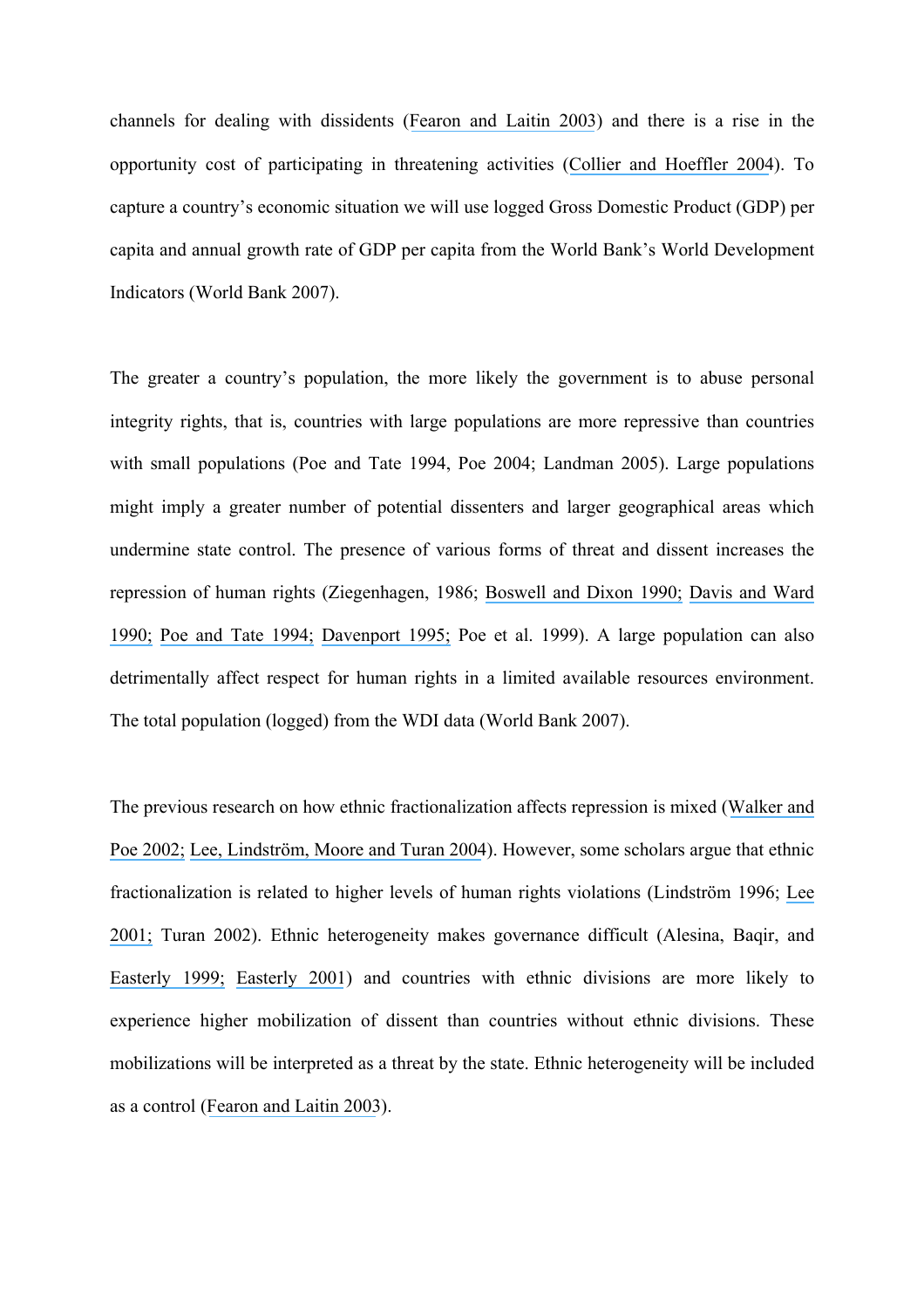Some studies have found that wealth in natural resources is a problem for governance and peace ([Auty 2001;](https://www.researchgate.net/publication/235737405_Resource_Abundance_and_Economic_Development?el=1_x_8&enrichId=rgreq-036aead6e465d93385ea61af7c07e51e-XXX&enrichSource=Y292ZXJQYWdlOzI1NDg5MjUyOTtBUzoxMDY1MTc0ODMyMjkxODVAMTQwMjQwNzE1NjQ2MQ==) [de Soysa 2002;](https://www.researchgate.net/publication/249706249_Paradise_is_a_Bazaar_Greed_Creed_and_Governance_in_Civil_War_1989-99?el=1_x_8&enrichId=rgreq-036aead6e465d93385ea61af7c07e51e-XXX&enrichSource=Y292ZXJQYWdlOzI1NDg5MjUyOTtBUzoxMDY1MTc0ODMyMjkxODVAMTQwMjQwNzE1NjQ2MQ==) [de Soysa and Nordås 2007](https://www.researchgate.net/publication/227539744_Islam)). Oil-rich countries are prone to violate human rights and be undemocratic (de Soysa and Binningsbo 2008; Ross 2001). A dummy variable will be used, giving the value 1 if oil exports are greater than one third of total export revenue and 0 if not.

Civil war increases human rights violations. In a context of a civil war, governments and populations tend to respond to security threats by restricting and expanding the judicial power of the executive (Henderson 1991; Mitchell and McCormick 1988).Here the Uppsala/PRIO dataset that includes all the conflicts with at least 25 battle-related deaths is used (Gleditsch, Wallensteen, Errikson, Sollenberg, and Strand 2002), and the number of years of peace since the last civil conflict will be computed.

Several studies find that the legal heritage of a country matters. A British legal tradition has independent bureaucracies and court systems which limit the potential arbitrary acts by governments (Poe et al. 1999). Poe et al (1999) also find that socialist governments show greater respect for human rights (Poe et al. 1999). We use the legal traditions measuring British and socialist legal systems taken from La Porta et al. (1998). Finally, time trends in the data have to be controlled, using years as dummy variables, because they can be affected by the increased sophistication of the technologies of detection over time or by other unobserved factors, such as the end of the Cold War, or global policy changes that may affect human rights through the dynamics of diffusion and increased activism (Keck and Sikkink 1998; Simmons and Elkins 2004, Soysa and [Nordås 2007](https://www.researchgate.net/publication/227539744_Islam)). Importantly, also, access to ICTs and human rights may trend upwards over time.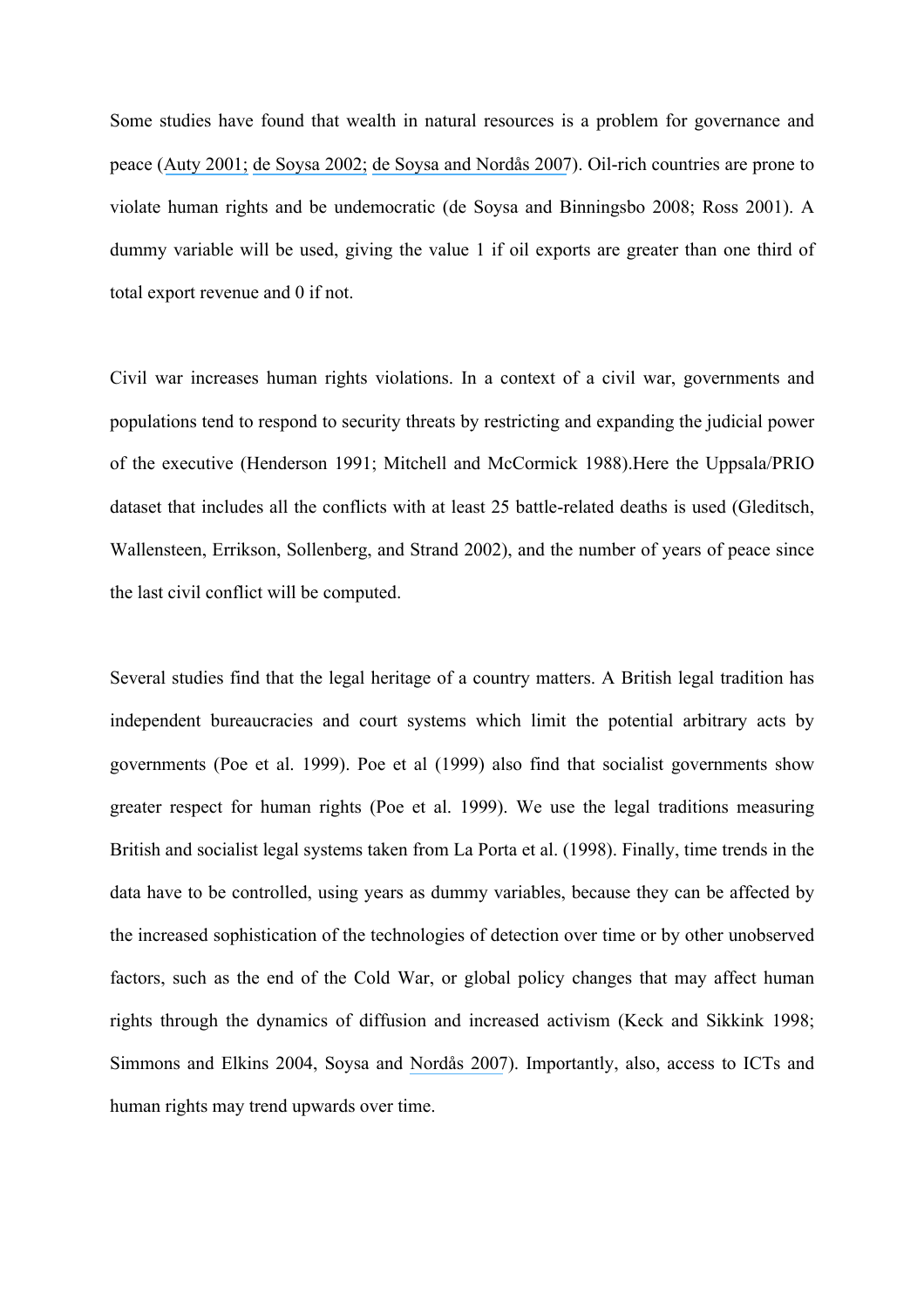We follow the conservative strategy of testing the models using both measures of human rights (de Soysa and Nordås 2007). PTS is estimated using the Ordered Probit analysis because the cut-off points of this five-point scale are easier to interpret. PIR is estimated using an OLS regression with Newey-West standard errors that are robust to heteroscedasticity and serial correlation ([Newey and West 1987](https://www.researchgate.net/publication/4897990_A_Simple_Positive_Semi-Definite_Heteroskedasticity_and_Autocorrelation_Consistent_Covariance_Matrix?el=1_x_8&enrichId=rgreq-036aead6e465d93385ea61af7c07e51e-XXX&enrichSource=Y292ZXJQYWdlOzI1NDg5MjUyOTtBUzoxMDY1MTc0ODMyMjkxODVAMTQwMjQwNzE1NjQ2MQ==)). Since our time period is relatively short, the alternative Panel Corrected Standard Error method is less appropriate, but our basic results uphold when we use PCSEs.

### **RESULTS**

The results are interesting. As table 1 shows, the logged value of TVs per 100 people is negative and statistically significant (column  $1 \& 2$ ) on human rights and positive and very close to significance  $(z=1.6)$  for the level of state repression as measured by the Political Terror Scale. (the two scales measure rights and repression respectively, hence the opposite signs).

#### Table 1 About here

These results are net of (controlling for) level of income (development), country size (population), level of democracy, ongoing conflict, oil export dependence, British and socialist legal systems, ethnic fractionalization, and a time trend. In order to asses the substantive impact of this variable on human rights, we hold all variables at their mean values and compute a baseline predicted probability. Next, we estimate a new prediction at the TV values one standard deviation above the mean value holding all the other controls at their means to see the change in the baseline prediction. The baseline prediction is reduced by roughly 3%, whereas doing the same exercise with per capita income increased the baseline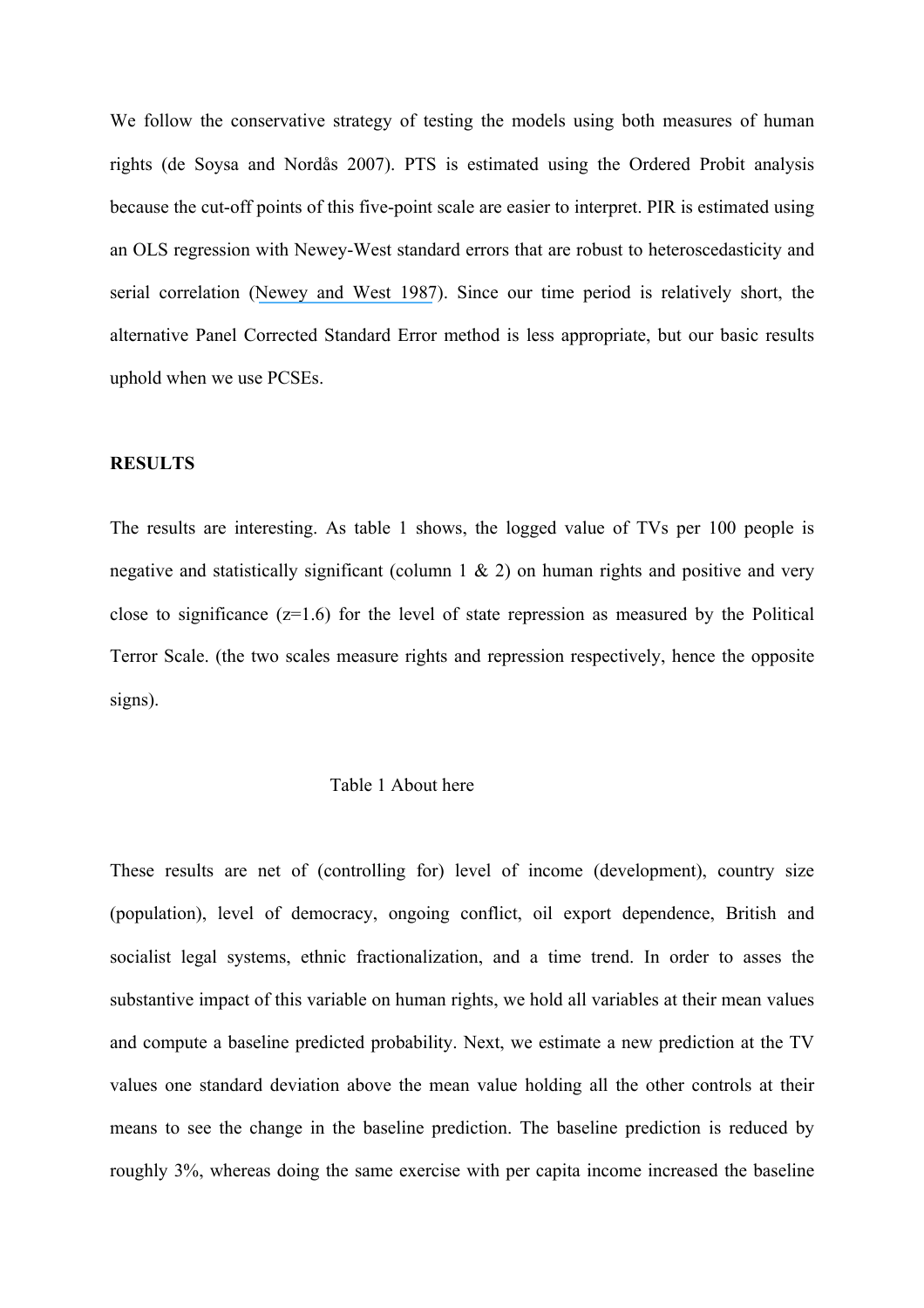prediction by 12.4%, roughly 4 times the impact. Thus, while there is a statistically significant negative effect of access to TVs on human rights, the effect is relatively small substantively. Given that the model also controls for wealth and other modernization factors, such as democracy, access to TV as a medium of information does not seem to enhance human rights.

In columns  $3 \& 4$  in table 1 Internet subscriptions per 100 people is positively related with rights and negatively related with political terror, results that are statistically highly significant. These results become even stronger when we add the proxy for old technology, TVs per 100 inhabitants, back in the model (columns  $5 \& 6$ ). To estimate the substantive impact of internet access, we again compute a baseline prediction with all variables at their mean values, followed by a re-estimation of the predicted probability after raising our variables of interest by a standard deviation above the mean value, The baseline prediction changes by roughly 4% when internet access is raised by a standard deviation, whereas the same exercise using income per capita changes the baseline by roughly 10%, which suggests that the net effect of internet access is half that of income. Considering that internet access and income generally reinforce each other, the indirect effects of internet access is potentially large. However, as seen in column 5  $\&$  6, the new technology of access to information is clearly better for reducing violations of human rights than the older technology associated with access to TV.

The results show clearly that the relative effects of internet access are positive and statistically highly significantly related to human rights, whereas TV access is negative and statistically highly significant. Thus, controlling for a host of important factors. TV access has worked to lower rights while internet access is associated with higher respect for human rights. The question remains, however, of endogeneity. Perhaps it is the better governments that have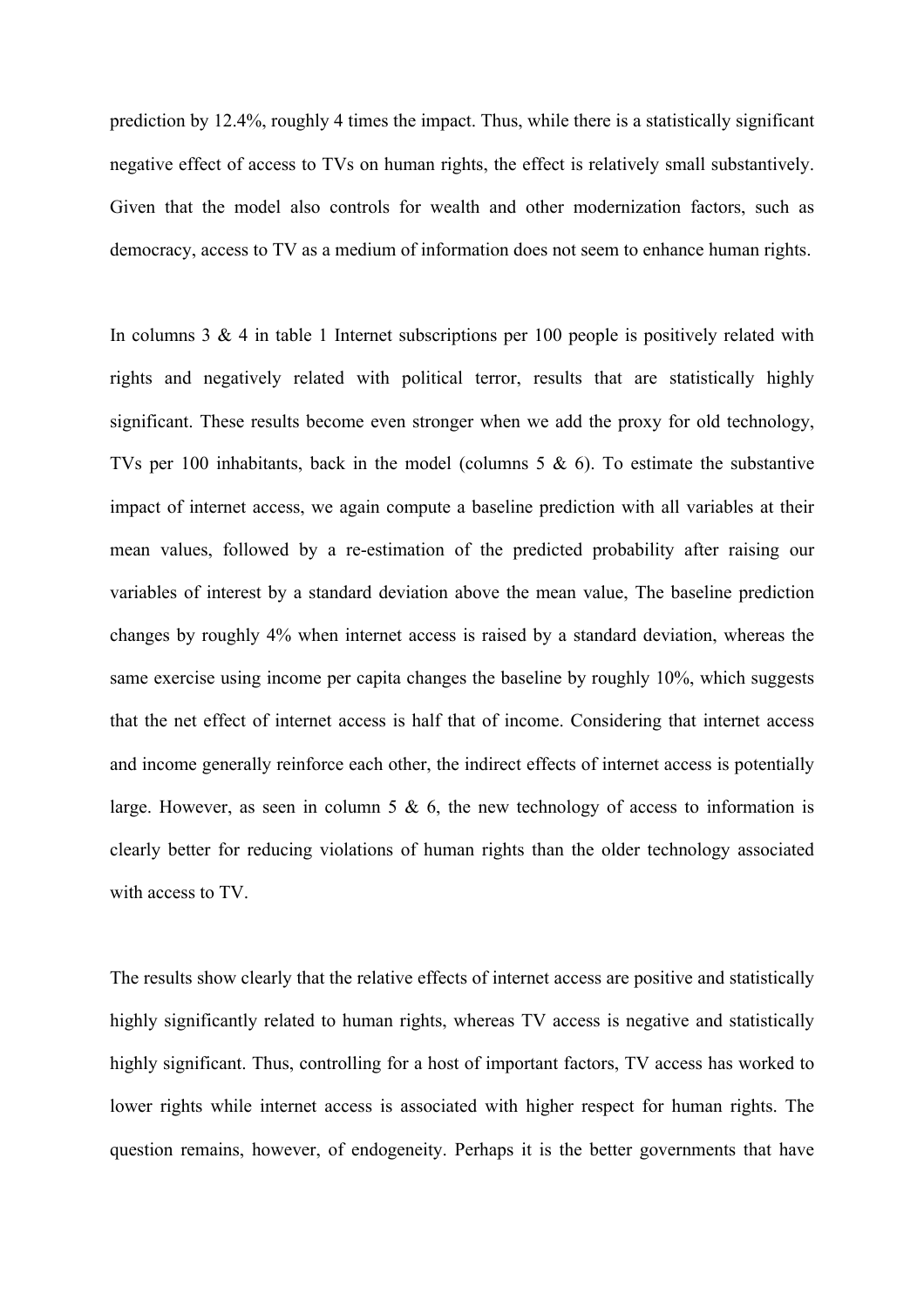given more internet access to its population? But does this make sense? Why would bad governments give more access to TV? One answer is that they wish to control people through TV! This proves our point—internet is harder to control, which means that people are qualitatively better off due to the nature of the new technologies—ICT are less likely to allow governments a 'captive audience' unlike the function TV serves. While the correlation between the two measures is high, we do not detect any multicollinearity in our models.

A very similar effect of the power of the new technology can be seen by estimating the relative effects of the means of communication in terms of telephone main lines per 100 (old technology) versus cell phones per 100 persons as well as access to the internet (see Table 2).

#### Table 2 ABOUT HERE

As seen there, for roughly 100 countries for which we have data on both telephone mainline access and cellular phone access for the years 1996 to 2005, the old technology of phone access net of cellular-phone access is decidedly negatively related to human rights. Cellular phone access is not statistically significant. In fact, estimating only telephone mainline access controlling for all the other factors as above for the entire 1981–2005 period yields a negative and significant effect (results not shown). In columns  $3 \& 4$ , when we enter internet access, the effect is positive and significant on rights and negative and significant on political terror. Interestingly, when the new technology of internet is introduced, cellphone access becomes detrimental to human rights, although the effect seems slight. In this case too, therefore, the new communications technology outperforms the old telephone technology.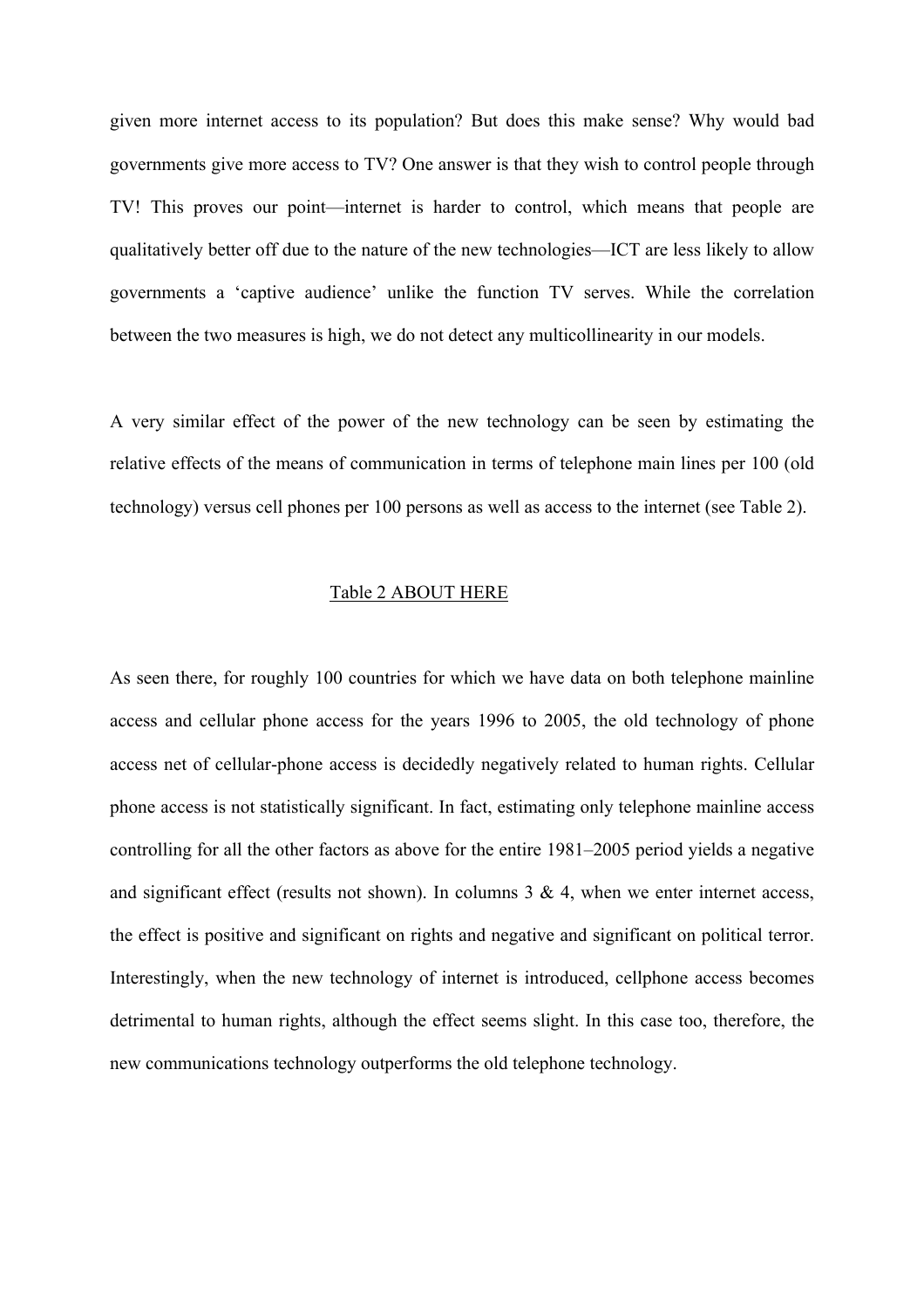To assess the robustness of the basic findings and dispel issues related to endogeneity; i.e. it might be the good governments that allow greater access to internet. We test several other variables in alternative models. First, we enter the CIRI dataset's empowerment rights index, which is moderately correlated with the physical integrity rights measure  $(r = 0.54)$ . Empowerment rights are a measure of how well people enjoy freedom of religion, freedom of movement (foreign and domestic), workers rights, and electoral self-determination. Adding this variable to the model made little difference to the results reported in table 1. We also added 'control of corruption' taken from the International Country Risk Guide (ICRG), and the results remained unchanged. The effects of internet might also be capturing the extent of urbanization, rather than a technology effect. Entering the share of the population urban had little effect on the results.

To further assess the independent effect of the new technology, we test a conditional effect of it with regime type. Remember, the higher repression of rights may be a higher dissent effect rather than a qualitatively better citizen-government state of affairs. Consider that democracies naturally have higher levels of human rights compared with autocracies (see tables above). Thus, is there some qualitatively different way in which the access to ICTs conditions the effects of autocratic regimes on human rights, a rather clever way in which to assess the effects of internet access since we would not expect regime type (autocracies) to affect human rights positively [\(Nooruddin and Simmons 2006\).](https://www.researchgate.net/publication/4771017_The_Politics_of_Hard_Choices_IMF_Programs_and_Government_Spending?el=1_x_8&enrichId=rgreq-036aead6e465d93385ea61af7c07e51e-XXX&enrichSource=Y292ZXJQYWdlOzI1NDg5MjUyOTtBUzoxMDY1MTc0ODMyMjkxODVAMTQwMjQwNzE1NjQ2MQ==) We enter an interactive term of internet access with our democracy dummy (regime type) in the basic model.

Figure 1. Conditional plot of regime type and internet access on human rights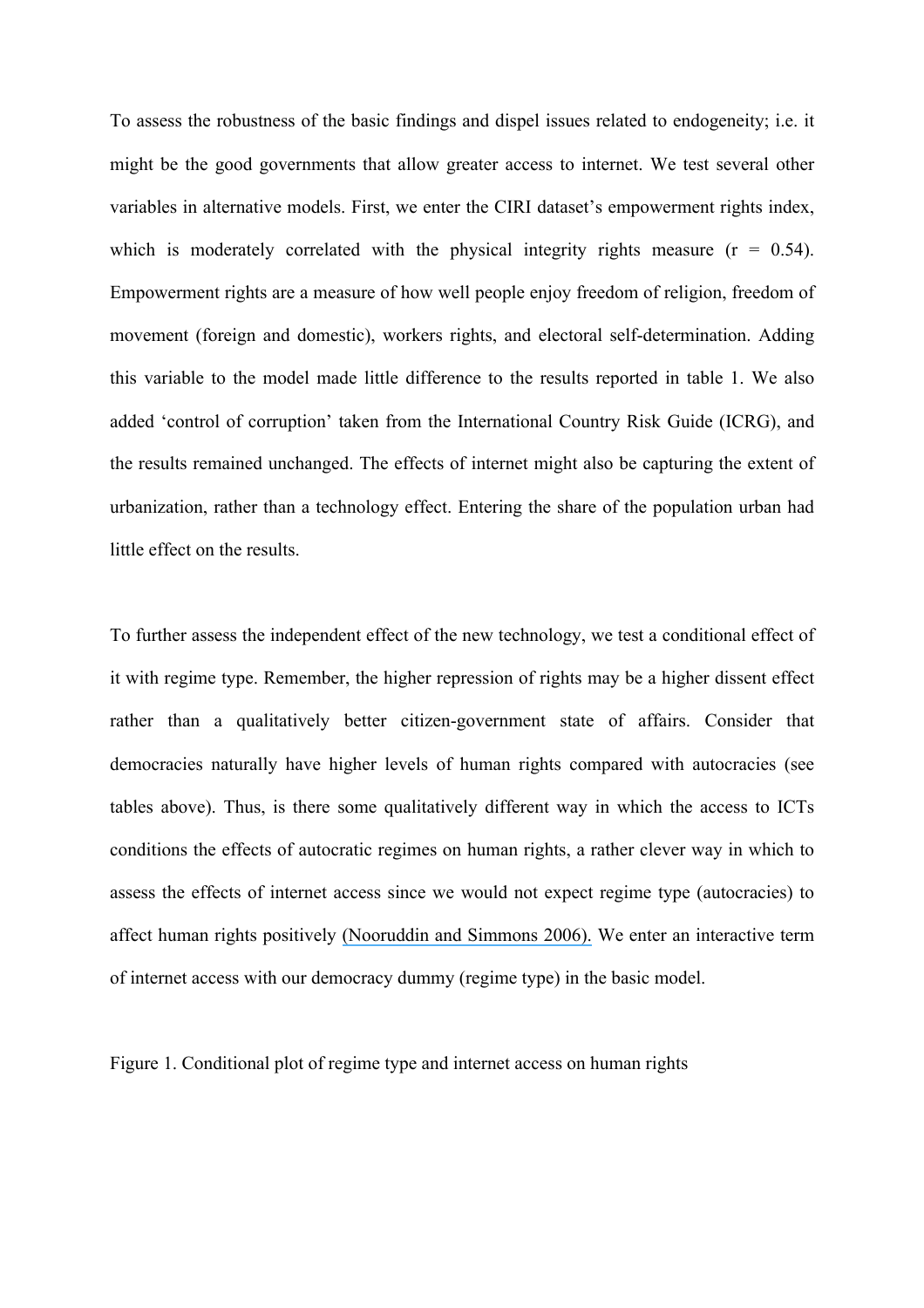

As figure 1 shows, internet access conditions autocracy in ways that raise autocratic effects on human rights, suggesting that internet access significantly conditions the behaviour of political regimes—an effect that would not be apparent if ICTs simply did not matter, and only regime type mattered! This is further evidence that internet access may have a qualitatively favourable impact on human rights.

## **CONCLUSIONS**

The aim of this paper was to assess if the current wave of globalization marked most significantly by the spread of new communication technology would affect human rights within countries as some fear. We find some clear evidence suggesting that the effects of internet access are positive, net of several important control variables, such as income and regime type. The older information and communication technology, such as access to TV and mainline telephones, is negative and statistically highly significant. This means that, after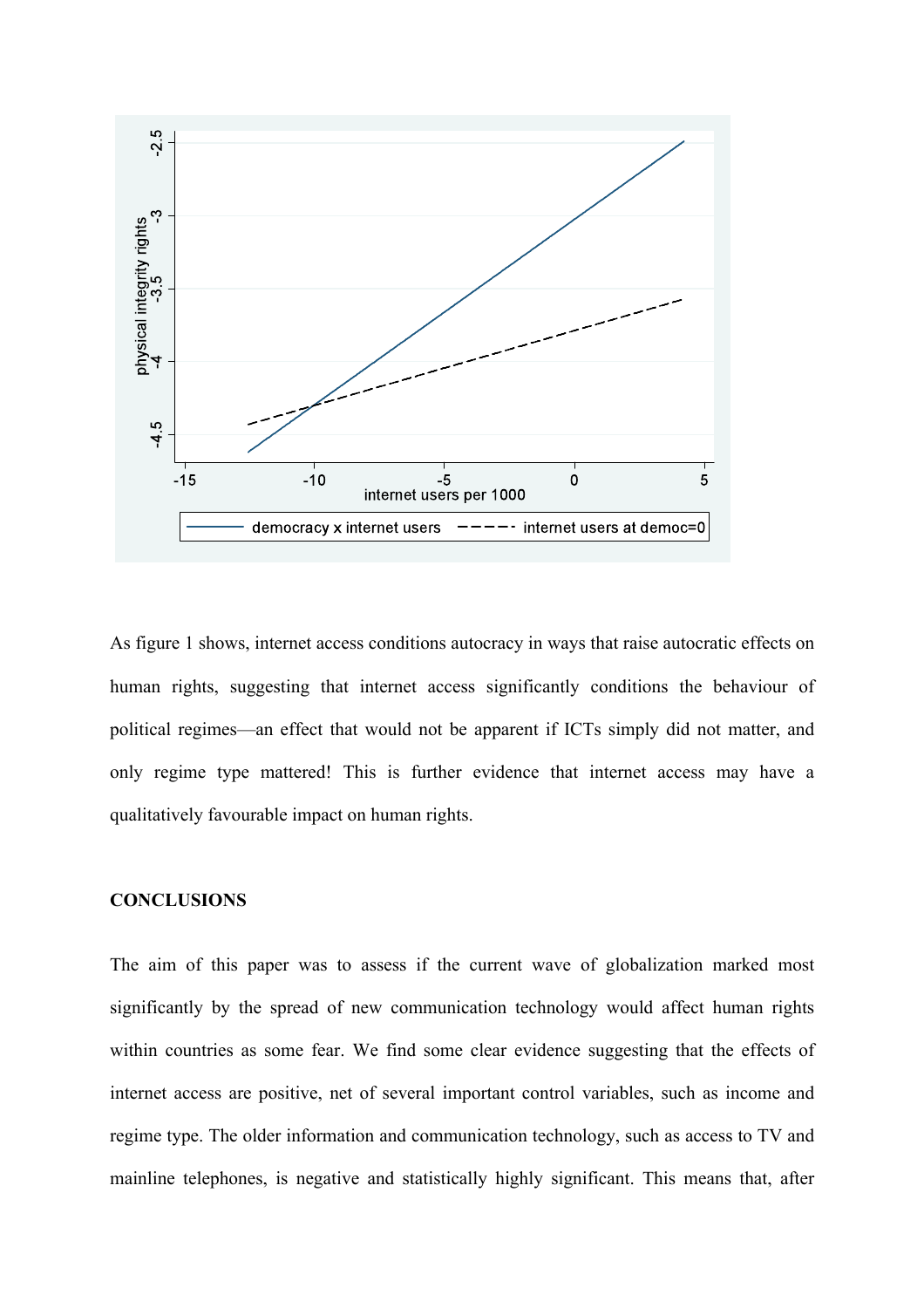controlling for a host of important factors, the old technology lowers rights while the new technology increases respect for human rights. Since, the incidence of repression does not allow us to identify whether or not it occurs due to higher dissidence (mobilization) or whether the technology 'pacifies' people (demobilizes populations), we examined conditional effects of new technology with autocracies, which are known to lower rights. We find that the effects of autocracies on human rights are leveraged upwards when internet access is higher, suggesting an effect of ICTs on human rights that is not easily ignorable. We find support for arguments that suggest that the new technologies perform better that the old ones because access to tools such as the internet empower civil society over states, raising the costs for states to repress rather than the option of reform. The new technologies allow fast, real-time access to instances of human rights abuse and responses to such abuse. These factors constrain states. This is a positive finding for policy because donors and other agencies can encourage greater access to new technologies and the internet for reducing human rights violations.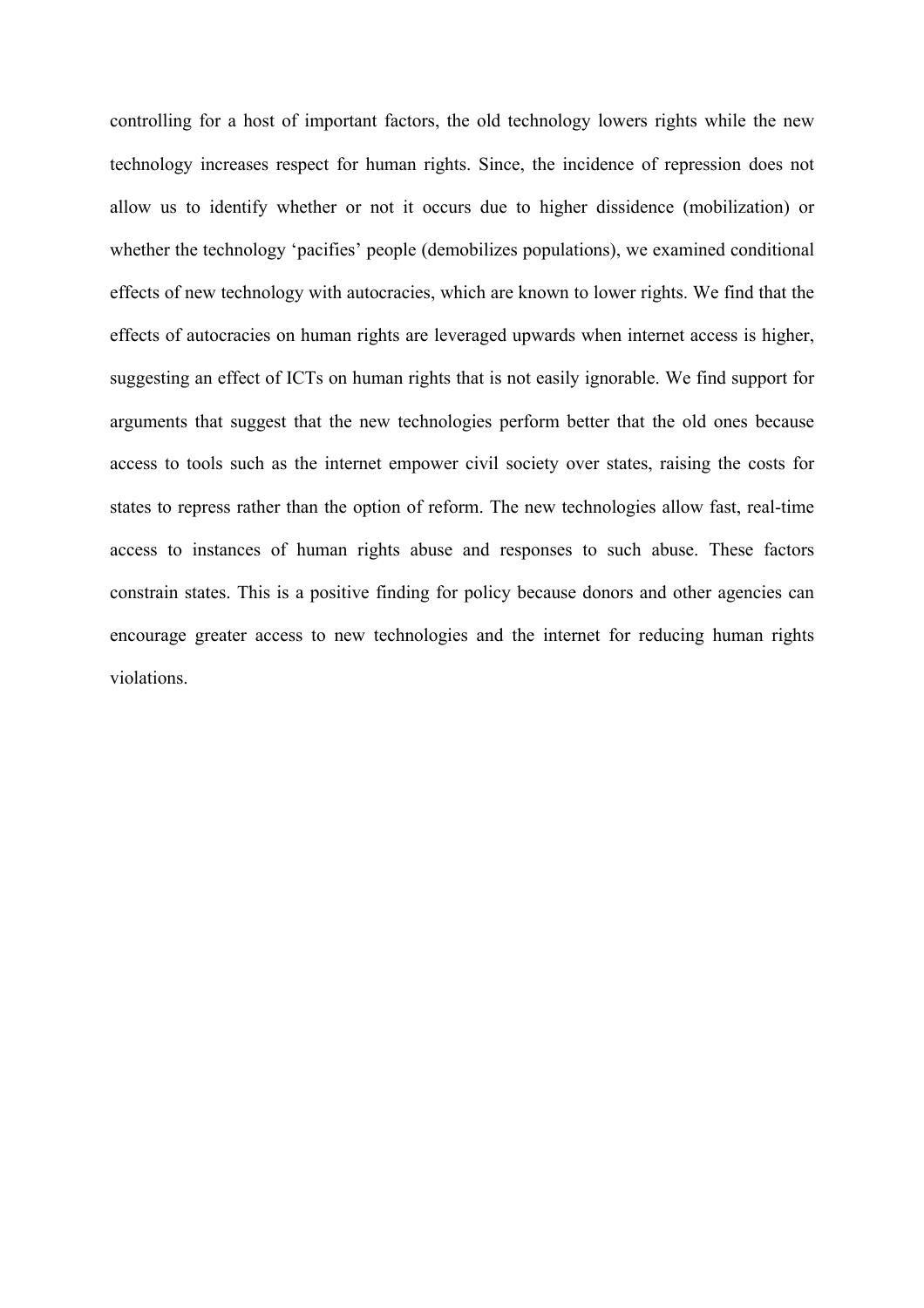### **REFERENCES**

- [Alesina, A., Baqir, R. and Easterly, W. \(1999\).](https://www.researchgate.net/publication/24091676_Public_Goods_And_Ethnic_Divisions?el=1_x_8&enrichId=rgreq-036aead6e465d93385ea61af7c07e51e-XXX&enrichSource=Y292ZXJQYWdlOzI1NDg5MjUyOTtBUzoxMDY1MTc0ODMyMjkxODVAMTQwMjQwNzE1NjQ2MQ==) *Public goods and ethnic divisions.* Policy [Research Working Paper Series 2108, The World Bank.](https://www.researchgate.net/publication/24091676_Public_Goods_And_Ethnic_Divisions?el=1_x_8&enrichId=rgreq-036aead6e465d93385ea61af7c07e51e-XXX&enrichSource=Y292ZXJQYWdlOzI1NDg5MjUyOTtBUzoxMDY1MTc0ODMyMjkxODVAMTQwMjQwNzE1NjQ2MQ==)
- Auty, R. (2001). *[Resource abundance and economic development](https://www.researchgate.net/publication/235737405_Resource_Abundance_and_Economic_Development?el=1_x_8&enrichId=rgreq-036aead6e465d93385ea61af7c07e51e-XXX&enrichSource=Y292ZXJQYWdlOzI1NDg5MjUyOTtBUzoxMDY1MTc0ODMyMjkxODVAMTQwMjQwNzE1NjQ2MQ==)*. Oxford: Oxford University [Press.](https://www.researchgate.net/publication/235737405_Resource_Abundance_and_Economic_Development?el=1_x_8&enrichId=rgreq-036aead6e465d93385ea61af7c07e51e-XXX&enrichSource=Y292ZXJQYWdlOzI1NDg5MjUyOTtBUzoxMDY1MTc0ODMyMjkxODVAMTQwMjQwNzE1NjQ2MQ==)
- [Boswell, T. and Dixon, W. \(1990\). Dependency and Rebellion: A Cross-National Analysis.](https://www.researchgate.net/publication/245868246_Dependency_and_Rebellion_A_Cross-National_Analysis?el=1_x_8&enrichId=rgreq-036aead6e465d93385ea61af7c07e51e-XXX&enrichSource=Y292ZXJQYWdlOzI1NDg5MjUyOTtBUzoxMDY1MTc0ODMyMjkxODVAMTQwMjQwNzE1NjQ2MQ==) *[American Sociological Review](https://www.researchgate.net/publication/245868246_Dependency_and_Rebellion_A_Cross-National_Analysis?el=1_x_8&enrichId=rgreq-036aead6e465d93385ea61af7c07e51e-XXX&enrichSource=Y292ZXJQYWdlOzI1NDg5MjUyOTtBUzoxMDY1MTc0ODMyMjkxODVAMTQwMjQwNzE1NjQ2MQ==)* 55: 549–559.
- Brown, M. E. (1996). "Introduction". In *The International Dimensions of Internal Conflict*, ed. Brown, M. E. Cambridge: MIT Press.
- [Carey, J. W. \(1998\). The Internet and the end of the national communication system:](https://www.researchgate.net/publication/254120096_The_Internet_and_the_End_of_the_National_Communication_System_Uncertain_Predictions_of_an_Uncertain_Future?el=1_x_8&enrichId=rgreq-036aead6e465d93385ea61af7c07e51e-XXX&enrichSource=Y292ZXJQYWdlOzI1NDg5MjUyOTtBUzoxMDY1MTc0ODMyMjkxODVAMTQwMjQwNzE1NjQ2MQ==) [Uncertain predictions of an uncertain future.](https://www.researchgate.net/publication/254120096_The_Internet_and_the_End_of_the_National_Communication_System_Uncertain_Predictions_of_an_Uncertain_Future?el=1_x_8&enrichId=rgreq-036aead6e465d93385ea61af7c07e51e-XXX&enrichSource=Y292ZXJQYWdlOzI1NDg5MjUyOTtBUzoxMDY1MTc0ODMyMjkxODVAMTQwMjQwNzE1NjQ2MQ==) *Journalism and Mass Communication Quarterly* [75 \(1\): 28-34.](https://www.researchgate.net/publication/254120096_The_Internet_and_the_End_of_the_National_Communication_System_Uncertain_Predictions_of_an_Uncertain_Future?el=1_x_8&enrichId=rgreq-036aead6e465d93385ea61af7c07e51e-XXX&enrichSource=Y292ZXJQYWdlOzI1NDg5MjUyOTtBUzoxMDY1MTc0ODMyMjkxODVAMTQwMjQwNzE1NjQ2MQ==)
- Carey, S. (2004). "Domestic Threat and Repression: An Analysis of State Responses to Different Forms of Dissent"*.* In Carey, S. and Poe, S.C. eds. (2004). *Understanding Human Rights Violations: New Systematic Studies*. Aldershot: Ashgate.
- Carey, S. and Poe, S.C. eds. (2004). Understanding Human Rights Violations: New Systematic Studies. Aldershot: Ashgate.
- [Castells, M. \(1996\). The Rise of the Network Society. Vol. 1 of The Information Age:](https://www.researchgate.net/publication/274542628_The_Rise_of_the_Network_Society_The_Information_Age_Economy_Society_and_Culture_Vol_I?el=1_x_8&enrichId=rgreq-036aead6e465d93385ea61af7c07e51e-XXX&enrichSource=Y292ZXJQYWdlOzI1NDg5MjUyOTtBUzoxMDY1MTc0ODMyMjkxODVAMTQwMjQwNzE1NjQ2MQ==) [Economy, Society and Culture. Oxford, UK: Blackwell's](https://www.researchgate.net/publication/274542628_The_Rise_of_the_Network_Society_The_Information_Age_Economy_Society_and_Culture_Vol_I?el=1_x_8&enrichId=rgreq-036aead6e465d93385ea61af7c07e51e-XXX&enrichSource=Y292ZXJQYWdlOzI1NDg5MjUyOTtBUzoxMDY1MTc0ODMyMjkxODVAMTQwMjQwNzE1NjQ2MQ==)
- [Cingranelli, D. L. and Pasquarello, T. E. \(1985\). Human Rights Practices and the Distribution](https://www.researchgate.net/publication/246400174_Human_Rights_Practices_and_the_Distribution_of_US_Foreign_Aid_to_Latin_American_Countries?el=1_x_8&enrichId=rgreq-036aead6e465d93385ea61af7c07e51e-XXX&enrichSource=Y292ZXJQYWdlOzI1NDg5MjUyOTtBUzoxMDY1MTc0ODMyMjkxODVAMTQwMjQwNzE1NjQ2MQ==)  [of U.S. Foreign Aid to Latin American Countries.](https://www.researchgate.net/publication/246400174_Human_Rights_Practices_and_the_Distribution_of_US_Foreign_Aid_to_Latin_American_Countries?el=1_x_8&enrichId=rgreq-036aead6e465d93385ea61af7c07e51e-XXX&enrichSource=Y292ZXJQYWdlOzI1NDg5MjUyOTtBUzoxMDY1MTc0ODMyMjkxODVAMTQwMjQwNzE1NjQ2MQ==) *American Journal of Political Science* [29 \(3\): 539–563.](https://www.researchgate.net/publication/246400174_Human_Rights_Practices_and_the_Distribution_of_US_Foreign_Aid_to_Latin_American_Countries?el=1_x_8&enrichId=rgreq-036aead6e465d93385ea61af7c07e51e-XXX&enrichSource=Y292ZXJQYWdlOzI1NDg5MjUyOTtBUzoxMDY1MTc0ODMyMjkxODVAMTQwMjQwNzE1NjQ2MQ==)
- [Cingranelli, D. L. and Richards, D. L. \(1999\). Measuring the Level, Pattern, and Sequence of](https://www.researchgate.net/publication/227764083_Measuring_the_Level_Pattern_and_Sequence_of_Government_Respect_for_Physical_Integrity_Rights?el=1_x_8&enrichId=rgreq-036aead6e465d93385ea61af7c07e51e-XXX&enrichSource=Y292ZXJQYWdlOzI1NDg5MjUyOTtBUzoxMDY1MTc0ODMyMjkxODVAMTQwMjQwNzE1NjQ2MQ==) [Government Respect for Physical Integrity Rights](https://www.researchgate.net/publication/227764083_Measuring_the_Level_Pattern_and_Sequence_of_Government_Respect_for_Physical_Integrity_Rights?el=1_x_8&enrichId=rgreq-036aead6e465d93385ea61af7c07e51e-XXX&enrichSource=Y292ZXJQYWdlOzI1NDg5MjUyOTtBUzoxMDY1MTc0ODMyMjkxODVAMTQwMjQwNzE1NjQ2MQ==)*. International Studies Quarterly* 43 [\(2\): 407- 417.](https://www.researchgate.net/publication/227764083_Measuring_the_Level_Pattern_and_Sequence_of_Government_Respect_for_Physical_Integrity_Rights?el=1_x_8&enrichId=rgreq-036aead6e465d93385ea61af7c07e51e-XXX&enrichSource=Y292ZXJQYWdlOzI1NDg5MjUyOTtBUzoxMDY1MTc0ODMyMjkxODVAMTQwMjQwNzE1NjQ2MQ==)
- Collier, P. and Hoeffler, A. (2004). *[Greed and Grievance in Civil War.](https://www.researchgate.net/publication/2516276_Greed_and_Grievance_in_Civil_War?el=1_x_8&enrichId=rgreq-036aead6e465d93385ea61af7c07e51e-XXX&enrichSource=Y292ZXJQYWdlOzI1NDg5MjUyOTtBUzoxMDY1MTc0ODMyMjkxODVAMTQwMjQwNzE1NjQ2MQ==)* Oxford Economic [Papers.](https://www.researchgate.net/publication/2516276_Greed_and_Grievance_in_Civil_War?el=1_x_8&enrichId=rgreq-036aead6e465d93385ea61af7c07e51e-XXX&enrichSource=Y292ZXJQYWdlOzI1NDg5MjUyOTtBUzoxMDY1MTc0ODMyMjkxODVAMTQwMjQwNzE1NjQ2MQ==)
- [Davenport, C. \(1995\). Multi-Dimensional Threat Perception band State Repression: An](https://www.researchgate.net/publication/246882363_Multi-Dimensional_Threat_Perception_and_State_Repression_An_Inquiry_Into_Why_States_Apply_Negative_Sanctions?el=1_x_8&enrichId=rgreq-036aead6e465d93385ea61af7c07e51e-XXX&enrichSource=Y292ZXJQYWdlOzI1NDg5MjUyOTtBUzoxMDY1MTc0ODMyMjkxODVAMTQwMjQwNzE1NjQ2MQ==)  [Inquiry into Why States Apply Negative Sanctions.](https://www.researchgate.net/publication/246882363_Multi-Dimensional_Threat_Perception_and_State_Repression_An_Inquiry_Into_Why_States_Apply_Negative_Sanctions?el=1_x_8&enrichId=rgreq-036aead6e465d93385ea61af7c07e51e-XXX&enrichSource=Y292ZXJQYWdlOzI1NDg5MjUyOTtBUzoxMDY1MTc0ODMyMjkxODVAMTQwMjQwNzE1NjQ2MQ==) *American Journal of Political Science* [38 \(3\): 683–713.](https://www.researchgate.net/publication/246882363_Multi-Dimensional_Threat_Perception_and_State_Repression_An_Inquiry_Into_Why_States_Apply_Negative_Sanctions?el=1_x_8&enrichId=rgreq-036aead6e465d93385ea61af7c07e51e-XXX&enrichSource=Y292ZXJQYWdlOzI1NDg5MjUyOTtBUzoxMDY1MTc0ODMyMjkxODVAMTQwMjQwNzE1NjQ2MQ==)
- [Davenport, C. \(1997\). From Ballots to Bullets: National Elections and State Uses of Political](https://www.researchgate.net/publication/222486262_From_Ballots_to_Bullets_An_Empirical_Assessment_of_How_National_Elections_Influence_State_Uses_of_Political_Repression?el=1_x_8&enrichId=rgreq-036aead6e465d93385ea61af7c07e51e-XXX&enrichSource=Y292ZXJQYWdlOzI1NDg5MjUyOTtBUzoxMDY1MTc0ODMyMjkxODVAMTQwMjQwNzE1NjQ2MQ==)  Repression*. Electoral Studies* [16 \(4\): 517–540.](https://www.researchgate.net/publication/222486262_From_Ballots_to_Bullets_An_Empirical_Assessment_of_How_National_Elections_Influence_State_Uses_of_Political_Repression?el=1_x_8&enrichId=rgreq-036aead6e465d93385ea61af7c07e51e-XXX&enrichSource=Y292ZXJQYWdlOzI1NDg5MjUyOTtBUzoxMDY1MTc0ODMyMjkxODVAMTQwMjQwNzE1NjQ2MQ==)

[Davenport, C. \(1999\). Human Rights and the Democratic Proposition.](https://www.researchgate.net/publication/246400726_Human_Rights_and_the_Democratic_Peace_Proposition?el=1_x_8&enrichId=rgreq-036aead6e465d93385ea61af7c07e51e-XXX&enrichSource=Y292ZXJQYWdlOzI1NDg5MjUyOTtBUzoxMDY1MTc0ODMyMjkxODVAMTQwMjQwNzE1NjQ2MQ==) *Journal of [Conflict Resolution](https://www.researchgate.net/publication/246400726_Human_Rights_and_the_Democratic_Peace_Proposition?el=1_x_8&enrichId=rgreq-036aead6e465d93385ea61af7c07e51e-XXX&enrichSource=Y292ZXJQYWdlOzI1NDg5MjUyOTtBUzoxMDY1MTc0ODMyMjkxODVAMTQwMjQwNzE1NjQ2MQ==)* 43 (1): 92–116.

- [Davenport, C. and Armstrong, D. A. \(2004\). Democracy and the Violation of Human Rights:](https://www.researchgate.net/publication/227523990_Democracy_and_the_Violation_of_Human_Rights_A_Statistical_Analysis_from_1976_to_1996?el=1_x_8&enrichId=rgreq-036aead6e465d93385ea61af7c07e51e-XXX&enrichSource=Y292ZXJQYWdlOzI1NDg5MjUyOTtBUzoxMDY1MTc0ODMyMjkxODVAMTQwMjQwNzE1NjQ2MQ==)  [A Statistical Analysis from 1976 to 1996.](https://www.researchgate.net/publication/227523990_Democracy_and_the_Violation_of_Human_Rights_A_Statistical_Analysis_from_1976_to_1996?el=1_x_8&enrichId=rgreq-036aead6e465d93385ea61af7c07e51e-XXX&enrichSource=Y292ZXJQYWdlOzI1NDg5MjUyOTtBUzoxMDY1MTc0ODMyMjkxODVAMTQwMjQwNzE1NjQ2MQ==) *American Journal of Political Science* 48 [\(3\): 538-554.](https://www.researchgate.net/publication/227523990_Democracy_and_the_Violation_of_Human_Rights_A_Statistical_Analysis_from_1976_to_1996?el=1_x_8&enrichId=rgreq-036aead6e465d93385ea61af7c07e51e-XXX&enrichSource=Y292ZXJQYWdlOzI1NDg5MjUyOTtBUzoxMDY1MTc0ODMyMjkxODVAMTQwMjQwNzE1NjQ2MQ==)
- [Davis, D. and Ward, M. D. \(1990\). They Dance Alone: Deaths and the Disappeared in](https://www.researchgate.net/publication/258144992_They_Dance_Alone_Deaths_and_the_Disappeared_in_Contemporary_Chile?el=1_x_8&enrichId=rgreq-036aead6e465d93385ea61af7c07e51e-XXX&enrichSource=Y292ZXJQYWdlOzI1NDg5MjUyOTtBUzoxMDY1MTc0ODMyMjkxODVAMTQwMjQwNzE1NjQ2MQ==) Contemporary Chile. *[Journal of Conflict Resolution](https://www.researchgate.net/publication/258144992_They_Dance_Alone_Deaths_and_the_Disappeared_in_Contemporary_Chile?el=1_x_8&enrichId=rgreq-036aead6e465d93385ea61af7c07e51e-XXX&enrichSource=Y292ZXJQYWdlOzI1NDg5MjUyOTtBUzoxMDY1MTc0ODMyMjkxODVAMTQwMjQwNzE1NjQ2MQ==)* 34: 449-475.
- [De Soysa, I. and Nordås, R. \(2007\). Islam's Bloody Innards? Religion and Political Terror,](https://www.researchgate.net/publication/227539744_Islam)  1980–2000. *[International Studies Quarterly](https://www.researchgate.net/publication/227539744_Islam)* 51: 927-943.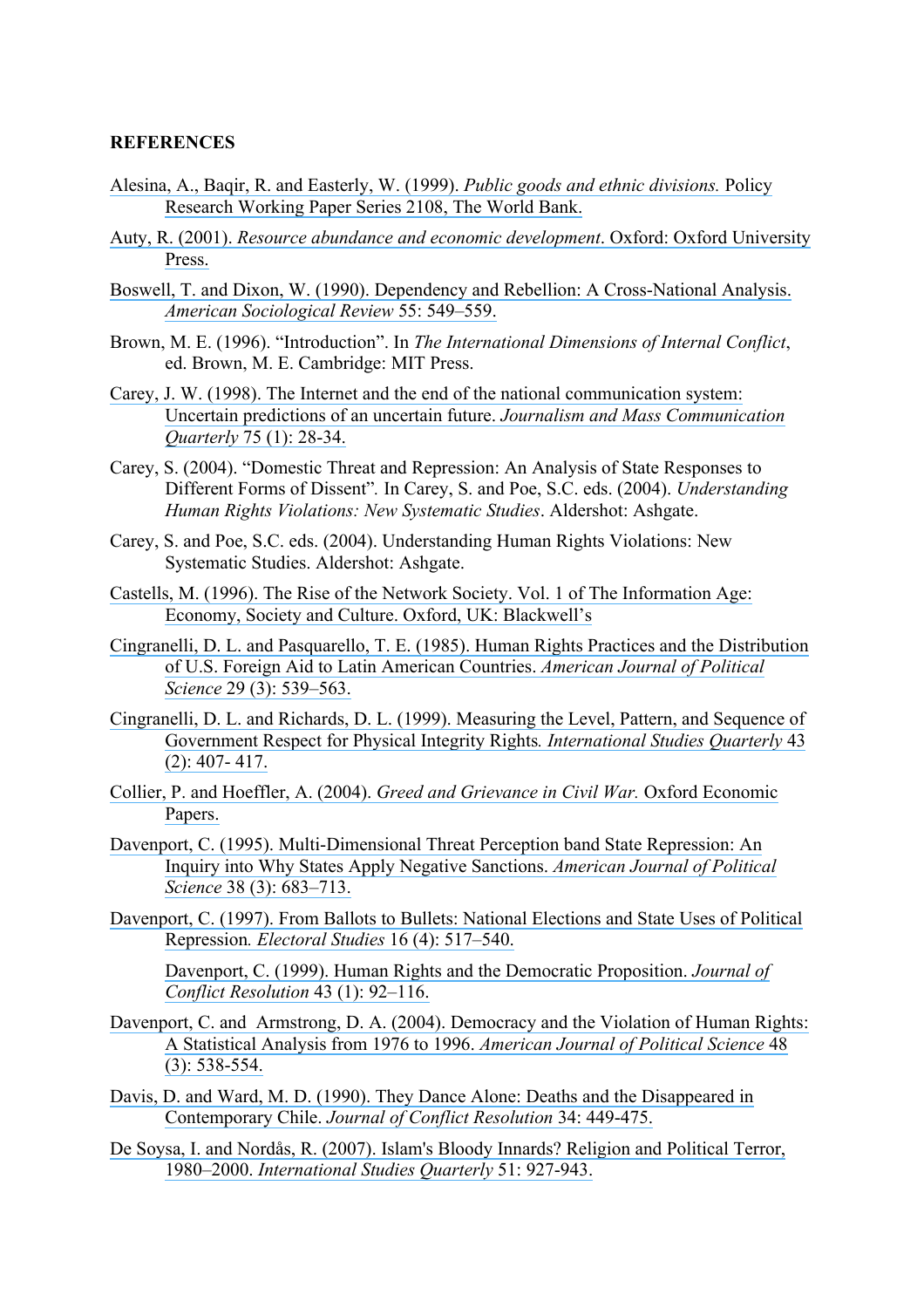- [De Soysa, I. and Binningsbø, H. \(2008\). Is the Devil's Excrement Social Cement?](https://www.researchgate.net/publication/230187540_The_Devil) Energy [Resources and Political Terror, 1981–2004.](https://www.researchgate.net/publication/230187540_The_Devil) *International Social Science Journal*  [\(TBA\)](https://www.researchgate.net/publication/230187540_The_Devil)*.*
- De Soysa, I. **(**2002). *Paradise* [is a Bazaar? Greed, Creed, & Governance in Civil War, 1989–](https://www.researchgate.net/publication/249706249_Paradise_is_a_Bazaar_Greed_Creed_and_Governance_in_Civil_War_1989-99?el=1_x_8&enrichId=rgreq-036aead6e465d93385ea61af7c07e51e-XXX&enrichSource=Y292ZXJQYWdlOzI1NDg5MjUyOTtBUzoxMDY1MTc0ODMyMjkxODVAMTQwMjQwNzE1NjQ2MQ==) 99*[. Journal of Peace Research](https://www.researchgate.net/publication/249706249_Paradise_is_a_Bazaar_Greed_Creed_and_Governance_in_Civil_War_1989-99?el=1_x_8&enrichId=rgreq-036aead6e465d93385ea61af7c07e51e-XXX&enrichSource=Y292ZXJQYWdlOzI1NDg5MjUyOTtBUzoxMDY1MTc0ODMyMjkxODVAMTQwMjQwNzE1NjQ2MQ==)* 39 (4): 395–416.
- [Easterly, W. \(2001\). Can Institutions Resolve Ethnic Conflict?](https://www.researchgate.net/publication/24097951_Can_Institutions_Resolve_Ethnic_Conflict?el=1_x_8&enrichId=rgreq-036aead6e465d93385ea61af7c07e51e-XXX&enrichSource=Y292ZXJQYWdlOzI1NDg5MjUyOTtBUzoxMDY1MTc0ODMyMjkxODVAMTQwMjQwNzE1NjQ2MQ==) *Economic Development and [Cultural Change](https://www.researchgate.net/publication/24097951_Can_Institutions_Resolve_Ethnic_Conflict?el=1_x_8&enrichId=rgreq-036aead6e465d93385ea61af7c07e51e-XXX&enrichSource=Y292ZXJQYWdlOzI1NDg5MjUyOTtBUzoxMDY1MTc0ODMyMjkxODVAMTQwMjQwNzE1NjQ2MQ==)* 49 (4): 687-706.
- [Fearon, J. and Laitin, D. \(2003\). Ethnicity, insurgency, and civil war.](https://www.researchgate.net/publication/2834579_Ethnicity_Insurgency_And_Civil_War?el=1_x_8&enrichId=rgreq-036aead6e465d93385ea61af7c07e51e-XXX&enrichSource=Y292ZXJQYWdlOzI1NDg5MjUyOTtBUzoxMDY1MTc0ODMyMjkxODVAMTQwMjQwNzE1NjQ2MQ==) *American Political [Science Review](https://www.researchgate.net/publication/2834579_Ethnicity_Insurgency_And_Civil_War?el=1_x_8&enrichId=rgreq-036aead6e465d93385ea61af7c07e51e-XXX&enrichSource=Y292ZXJQYWdlOzI1NDg5MjUyOTtBUzoxMDY1MTc0ODMyMjkxODVAMTQwMjQwNzE1NjQ2MQ==)* 97: 75-90
- [Fein, H. \(1995\). More Murder in the Middle: Life Integrity Violations and Democracy in](https://www.researchgate.net/publication/265725475_Life-Integrity_Violations_and_Democracy_in_the_World_1987?el=1_x_8&enrichId=rgreq-036aead6e465d93385ea61af7c07e51e-XXX&enrichSource=Y292ZXJQYWdlOzI1NDg5MjUyOTtBUzoxMDY1MTc0ODMyMjkxODVAMTQwMjQwNzE1NjQ2MQ==) theWorld, 1987. *[Human Rights Quarterly](https://www.researchgate.net/publication/265725475_Life-Integrity_Violations_and_Democracy_in_the_World_1987?el=1_x_8&enrichId=rgreq-036aead6e465d93385ea61af7c07e51e-XXX&enrichSource=Y292ZXJQYWdlOzI1NDg5MjUyOTtBUzoxMDY1MTc0ODMyMjkxODVAMTQwMjQwNzE1NjQ2MQ==)* 17:170-191.
- [Giddens, A. \(1999\). Runaway World: How Globalization is Reshaping Our Lives. London:](https://www.researchgate.net/publication/261043460_Runaway_World_How_Globalization_Is_Shaping_Our_Lives?el=1_x_8&enrichId=rgreq-036aead6e465d93385ea61af7c07e51e-XXX&enrichSource=Y292ZXJQYWdlOzI1NDg5MjUyOTtBUzoxMDY1MTc0ODMyMjkxODVAMTQwMjQwNzE1NjQ2MQ==) [Profile Books.](https://www.researchgate.net/publication/261043460_Runaway_World_How_Globalization_Is_Shaping_Our_Lives?el=1_x_8&enrichId=rgreq-036aead6e465d93385ea61af7c07e51e-XXX&enrichSource=Y292ZXJQYWdlOzI1NDg5MjUyOTtBUzoxMDY1MTc0ODMyMjkxODVAMTQwMjQwNzE1NjQ2MQ==)
- Goldin, Ian and Kenneth Reinert (2006) *[Globalization for Development: Trade, Finance, Aid,](https://www.researchgate.net/publication/44839300_Globalization_for_Development_Trade_Finance_Aid_Migration_and_Policy?el=1_x_8&enrichId=rgreq-036aead6e465d93385ea61af7c07e51e-XXX&enrichSource=Y292ZXJQYWdlOzI1NDg5MjUyOTtBUzoxMDY1MTc0ODMyMjkxODVAMTQwMjQwNzE1NjQ2MQ==)  Migration, and Policy.* [Washington, DC. World Bank.](https://www.researchgate.net/publication/44839300_Globalization_for_Development_Trade_Finance_Aid_Migration_and_Policy?el=1_x_8&enrichId=rgreq-036aead6e465d93385ea61af7c07e51e-XXX&enrichSource=Y292ZXJQYWdlOzI1NDg5MjUyOTtBUzoxMDY1MTc0ODMyMjkxODVAMTQwMjQwNzE1NjQ2MQ==)
- Gurr, T. R. (1970). *Why Men Rebel*. Princeton: Princeton University Press.
- [Gurr, T. R. \(1986\). "The Political Origins of State Violence and Terror: A Theoretical](https://www.researchgate.net/publication/247947362_The_Political_Origins_of_State_Violence_and_Terror_A_Theoretical_Analysis?el=1_x_8&enrichId=rgreq-036aead6e465d93385ea61af7c07e51e-XXX&enrichSource=Y292ZXJQYWdlOzI1NDg5MjUyOTtBUzoxMDY1MTc0ODMyMjkxODVAMTQwMjQwNzE1NjQ2MQ==) Analysis"*.* In *[Government Violence and Repression: An Agenda for Research,](https://www.researchgate.net/publication/247947362_The_Political_Origins_of_State_Violence_and_Terror_A_Theoretical_Analysis?el=1_x_8&enrichId=rgreq-036aead6e465d93385ea61af7c07e51e-XXX&enrichSource=Y292ZXJQYWdlOzI1NDg5MjUyOTtBUzoxMDY1MTc0ODMyMjkxODVAMTQwMjQwNzE1NjQ2MQ==)* eds. [Stohl, M. and Lopez, G. Westport, CT: Greenwood Press, \(45–71\).](https://www.researchgate.net/publication/247947362_The_Political_Origins_of_State_Violence_and_Terror_A_Theoretical_Analysis?el=1_x_8&enrichId=rgreq-036aead6e465d93385ea61af7c07e51e-XXX&enrichSource=Y292ZXJQYWdlOzI1NDg5MjUyOTtBUzoxMDY1MTc0ODMyMjkxODVAMTQwMjQwNzE1NjQ2MQ==)
- [Harris-Short, S. \(2003\). International human rights law: imperialist, inept and ineffective?](https://www.researchgate.net/publication/30052203_International_Human_Rights_Law_Imperialist_Inept_and_Ineffective_Cultural_Relativism_and_the_UN_Convention_on_the_Rights_of_the_Child?el=1_x_8&enrichId=rgreq-036aead6e465d93385ea61af7c07e51e-XXX&enrichSource=Y292ZXJQYWdlOzI1NDg5MjUyOTtBUzoxMDY1MTc0ODMyMjkxODVAMTQwMjQwNzE1NjQ2MQ==)  [Cultural relativism and the UN Convention on the Rights of the Child.](https://www.researchgate.net/publication/30052203_International_Human_Rights_Law_Imperialist_Inept_and_Ineffective_Cultural_Relativism_and_the_UN_Convention_on_the_Rights_of_the_Child?el=1_x_8&enrichId=rgreq-036aead6e465d93385ea61af7c07e51e-XXX&enrichSource=Y292ZXJQYWdlOzI1NDg5MjUyOTtBUzoxMDY1MTc0ODMyMjkxODVAMTQwMjQwNzE1NjQ2MQ==) *Human Rights Quarterly*[, 25\(1\): 130-152.](https://www.researchgate.net/publication/30052203_International_Human_Rights_Law_Imperialist_Inept_and_Ineffective_Cultural_Relativism_and_the_UN_Convention_on_the_Rights_of_the_Child?el=1_x_8&enrichId=rgreq-036aead6e465d93385ea61af7c07e51e-XXX&enrichSource=Y292ZXJQYWdlOzI1NDg5MjUyOTtBUzoxMDY1MTc0ODMyMjkxODVAMTQwMjQwNzE1NjQ2MQ==)
- [Henderson, C. \(1991\). Conditions Affecting the Use of Political Repression.](https://www.researchgate.net/publication/258144994_Conditions_Affecting_the_Use_of_Political_Repression?el=1_x_8&enrichId=rgreq-036aead6e465d93385ea61af7c07e51e-XXX&enrichSource=Y292ZXJQYWdlOzI1NDg5MjUyOTtBUzoxMDY1MTc0ODMyMjkxODVAMTQwMjQwNzE1NjQ2MQ==) *Journal of [Conflict Resolution](https://www.researchgate.net/publication/258144994_Conditions_Affecting_the_Use_of_Political_Repression?el=1_x_8&enrichId=rgreq-036aead6e465d93385ea61af7c07e51e-XXX&enrichSource=Y292ZXJQYWdlOzI1NDg5MjUyOTtBUzoxMDY1MTc0ODMyMjkxODVAMTQwMjQwNzE1NjQ2MQ==)* 35:120-142.
- [Henderson, C. \(1993\). Population Pressures and Political Repression.](https://www.researchgate.net/publication/292481452_Population_Pressures_and_Political_Repression?el=1_x_8&enrichId=rgreq-036aead6e465d93385ea61af7c07e51e-XXX&enrichSource=Y292ZXJQYWdlOzI1NDg5MjUyOTtBUzoxMDY1MTc0ODMyMjkxODVAMTQwMjQwNzE1NjQ2MQ==) *Social Science Quarterl*[y 74: 322-333.](https://www.researchgate.net/publication/292481452_Population_Pressures_and_Political_Repression?el=1_x_8&enrichId=rgreq-036aead6e465d93385ea61af7c07e51e-XXX&enrichSource=Y292ZXJQYWdlOzI1NDg5MjUyOTtBUzoxMDY1MTc0ODMyMjkxODVAMTQwMjQwNzE1NjQ2MQ==)
- Huntington, Samuel P. (1968). *[Political Order in Changing Societies.](https://www.researchgate.net/publication/235674248_Political_Order_In_Changing_Societies?el=1_x_8&enrichId=rgreq-036aead6e465d93385ea61af7c07e51e-XXX&enrichSource=Y292ZXJQYWdlOzI1NDg5MjUyOTtBUzoxMDY1MTc0ODMyMjkxODVAMTQwMjQwNzE1NjQ2MQ==)* New Haven, CT. Yale [University Press.](https://www.researchgate.net/publication/235674248_Political_Order_In_Changing_Societies?el=1_x_8&enrichId=rgreq-036aead6e465d93385ea61af7c07e51e-XXX&enrichSource=Y292ZXJQYWdlOzI1NDg5MjUyOTtBUzoxMDY1MTc0ODMyMjkxODVAMTQwMjQwNzE1NjQ2MQ==)
- Jaggers, Keith, and Gurr. (1996). *Polity III: Regime Change and Political Authority, 1800- 1994*. Boulder, CO. Keith Jaggers/College
- [Kacowicz, A. M. \(1999\). Regionalization, Globalization, and Nationalism: Convergent,](https://www.researchgate.net/publication/240609920_Regionalization_Globalization_and_Nationalism_Convergent_Divergent_or_Overlapping?el=1_x_8&enrichId=rgreq-036aead6e465d93385ea61af7c07e51e-XXX&enrichSource=Y292ZXJQYWdlOzI1NDg5MjUyOTtBUzoxMDY1MTc0ODMyMjkxODVAMTQwMjQwNzE1NjQ2MQ==)  [Divergent, or Overlapping?](https://www.researchgate.net/publication/240609920_Regionalization_Globalization_and_Nationalism_Convergent_Divergent_or_Overlapping?el=1_x_8&enrichId=rgreq-036aead6e465d93385ea61af7c07e51e-XXX&enrichSource=Y292ZXJQYWdlOzI1NDg5MjUyOTtBUzoxMDY1MTc0ODMyMjkxODVAMTQwMjQwNzE1NjQ2MQ==) *Alternatives* 24(4): 527-555.
- Keck, M. and Sikkink, K. (1998). *Activists beyond borders*. Ithaca: Cornell University Press.
- [Kyj, Myroslaw. "Internet use in Ukraine's Orange Revolution."](https://www.researchgate.net/publication/222709897_Internet_use_in_Ukraine) *Business Horizons* 49 (2006): [71–80.](https://www.researchgate.net/publication/222709897_Internet_use_in_Ukraine)
- La Porta, R., López-de-Silanes, F., Shleifer, A. and Vishny, R. (1998). "Law and Finance. Journal of Political Economy". Reprinted in Schwalbach, J. ed., *Corporate Governance; Essays in Honor of Horst Albach, Publications of the Society for Economics and Management at Humboldt-University Berlin*, Berlin, Springer, 2001.
- Landman, T. (2005). *Protecting Human Rights: A Comparative Study*, Washington DC: Georgetown University Press.
- Landman, T. (2006). *Studying Human Rights*[. New York: Routledge.](https://www.researchgate.net/publication/287291663_Studying_human_rights?el=1_x_8&enrichId=rgreq-036aead6e465d93385ea61af7c07e51e-XXX&enrichSource=Y292ZXJQYWdlOzI1NDg5MjUyOTtBUzoxMDY1MTc0ODMyMjkxODVAMTQwMjQwNzE1NjQ2MQ==)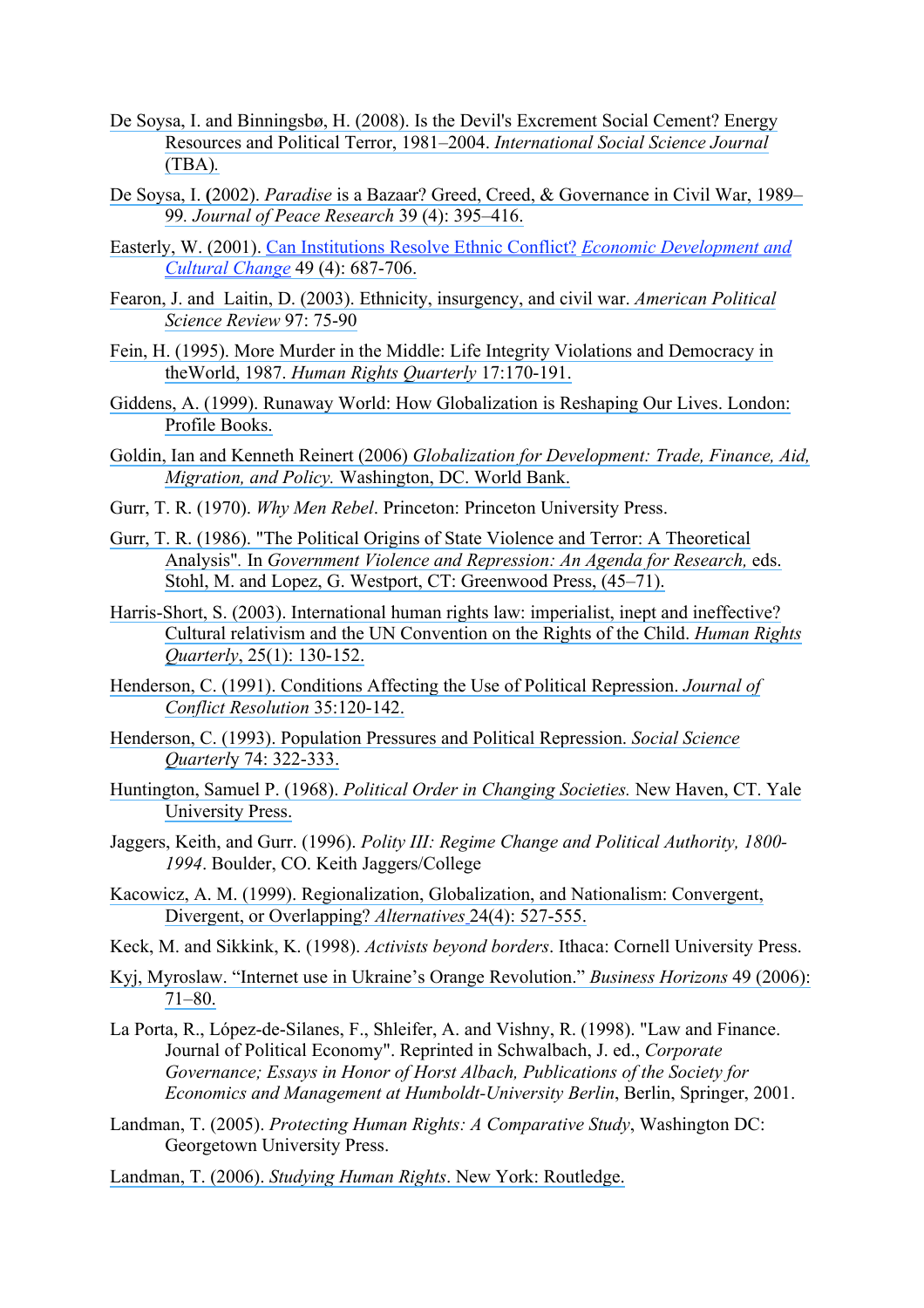- [Lee, C. \(2001\). Protest and Repression in Latin America: A Synthetic Model. Unpublished](https://www.researchgate.net/publication/33791702_Protest_and_repression_in_Latin_America_a_synthetic_model?el=1_x_8&enrichId=rgreq-036aead6e465d93385ea61af7c07e51e-XXX&enrichSource=Y292ZXJQYWdlOzI1NDg5MjUyOTtBUzoxMDY1MTc0ODMyMjkxODVAMTQwMjQwNzE1NjQ2MQ==)  [Ph.D. dissertation, Riverside: University of California.](https://www.researchgate.net/publication/33791702_Protest_and_repression_in_Latin_America_a_synthetic_model?el=1_x_8&enrichId=rgreq-036aead6e465d93385ea61af7c07e51e-XXX&enrichSource=Y292ZXJQYWdlOzI1NDg5MjUyOTtBUzoxMDY1MTc0ODMyMjkxODVAMTQwMjQwNzE1NjQ2MQ==)
- [Lee, C., Lindström, R., Moore, W.H. and Turan, K. \(2004\). "Ethnicity and repression: The](https://www.researchgate.net/publication/228487250_Ethnicity_and_repression_the_ethnic_composition_of_countries_and_human_rights_violations?el=1_x_8&enrichId=rgreq-036aead6e465d93385ea61af7c07e51e-XXX&enrichSource=Y292ZXJQYWdlOzI1NDg5MjUyOTtBUzoxMDY1MTc0ODMyMjkxODVAMTQwMjQwNzE1NjQ2MQ==)  [ethnic composition of countries and human rights violations". In](https://www.researchgate.net/publication/228487250_Ethnicity_and_repression_the_ethnic_composition_of_countries_and_human_rights_violations?el=1_x_8&enrichId=rgreq-036aead6e465d93385ea61af7c07e51e-XXX&enrichSource=Y292ZXJQYWdlOzI1NDg5MjUyOTtBUzoxMDY1MTc0ODMyMjkxODVAMTQwMjQwNzE1NjQ2MQ==) *Understanding [Human Rights Violations: New systematic studies,](https://www.researchgate.net/publication/228487250_Ethnicity_and_repression_the_ethnic_composition_of_countries_and_human_rights_violations?el=1_x_8&enrichId=rgreq-036aead6e465d93385ea61af7c07e51e-XXX&enrichSource=Y292ZXJQYWdlOzI1NDg5MjUyOTtBUzoxMDY1MTc0ODMyMjkxODVAMTQwMjQwNzE1NjQ2MQ==)* ed. S.C. Carey and S.C. Poe [Aldershot: Ashgate \(186–201\).](https://www.researchgate.net/publication/228487250_Ethnicity_and_repression_the_ethnic_composition_of_countries_and_human_rights_violations?el=1_x_8&enrichId=rgreq-036aead6e465d93385ea61af7c07e51e-XXX&enrichSource=Y292ZXJQYWdlOzI1NDg5MjUyOTtBUzoxMDY1MTc0ODMyMjkxODVAMTQwMjQwNzE1NjQ2MQ==)
- [Lerner, Daniel. \(1958\). The Passing of Traditional Society: Modernizing the Middle East.](https://www.researchgate.net/publication/232542855_The_Passing_of_Traditional_Society_Modernizing_the_Middle_East?el=1_x_8&enrichId=rgreq-036aead6e465d93385ea61af7c07e51e-XXX&enrichSource=Y292ZXJQYWdlOzI1NDg5MjUyOTtBUzoxMDY1MTc0ODMyMjkxODVAMTQwMjQwNzE1NjQ2MQ==)  [Glencoe, IL. The Free Press.](https://www.researchgate.net/publication/232542855_The_Passing_of_Traditional_Society_Modernizing_the_Middle_East?el=1_x_8&enrichId=rgreq-036aead6e465d93385ea61af7c07e51e-XXX&enrichSource=Y292ZXJQYWdlOzI1NDg5MjUyOTtBUzoxMDY1MTc0ODMyMjkxODVAMTQwMjQwNzE1NjQ2MQ==)
- Lindström, R. (1996). *Private Goods and Collective Action: Overcoming the "Large N" Problem in Ethnic Conflict*. Unpublished Ph.D. dissertation, Riverside: University of California.
- [Lipset, Seymour Martin. \(1959\). "Some Social Requisites of Democracy: Economic](https://www.researchgate.net/publication/247590073_Some_Social_Requisites_of_Democracy_Economic_Development_and_Political_Legitimacy?el=1_x_8&enrichId=rgreq-036aead6e465d93385ea61af7c07e51e-XXX&enrichSource=Y292ZXJQYWdlOzI1NDg5MjUyOTtBUzoxMDY1MTc0ODMyMjkxODVAMTQwMjQwNzE1NjQ2MQ==)  [Development and Political Legitimacy."](https://www.researchgate.net/publication/247590073_Some_Social_Requisites_of_Democracy_Economic_Development_and_Political_Legitimacy?el=1_x_8&enrichId=rgreq-036aead6e465d93385ea61af7c07e51e-XXX&enrichSource=Y292ZXJQYWdlOzI1NDg5MjUyOTtBUzoxMDY1MTc0ODMyMjkxODVAMTQwMjQwNzE1NjQ2MQ==) *American Political Science Review* 53: 69– [105.](https://www.researchgate.net/publication/247590073_Some_Social_Requisites_of_Democracy_Economic_Development_and_Political_Legitimacy?el=1_x_8&enrichId=rgreq-036aead6e465d93385ea61af7c07e51e-XXX&enrichSource=Y292ZXJQYWdlOzI1NDg5MjUyOTtBUzoxMDY1MTc0ODMyMjkxODVAMTQwMjQwNzE1NjQ2MQ==)
- McCormick, J. M., and Mitchell, N. J. (1989). Human Rights and Foreign Assistance: An Update. Social Sciences Quarterly 70 (4): 969-979.
- [McNitt, A.D. \(1986\). Measuring Human Rights: Problems and Posibilities](https://www.researchgate.net/publication/229847693_MEASURING_HUMAN_RIGHTS_PROBLEMS_AND_POSSIBILITIES1?el=1_x_8&enrichId=rgreq-036aead6e465d93385ea61af7c07e51e-XXX&enrichSource=Y292ZXJQYWdlOzI1NDg5MjUyOTtBUzoxMDY1MTc0ODMyMjkxODVAMTQwMjQwNzE1NjQ2MQ==)*. Policy Studies Journal* [15 \(1\):71-83.](https://www.researchgate.net/publication/229847693_MEASURING_HUMAN_RIGHTS_PROBLEMS_AND_POSSIBILITIES1?el=1_x_8&enrichId=rgreq-036aead6e465d93385ea61af7c07e51e-XXX&enrichSource=Y292ZXJQYWdlOzI1NDg5MjUyOTtBUzoxMDY1MTc0ODMyMjkxODVAMTQwMjQwNzE1NjQ2MQ==)
- [Meyer, W. \(1996\). Human Rights and MNCs; Theory versus Quantitative Analysis.](https://www.researchgate.net/publication/236832917_Human_Rights_and_MNCs_Theory_Versus_Quantitative_Analysis?el=1_x_8&enrichId=rgreq-036aead6e465d93385ea61af7c07e51e-XXX&enrichSource=Y292ZXJQYWdlOzI1NDg5MjUyOTtBUzoxMDY1MTc0ODMyMjkxODVAMTQwMjQwNzE1NjQ2MQ==) *Human Rights Quarterly* [18 \(2\): 368-397.](https://www.researchgate.net/publication/236832917_Human_Rights_and_MNCs_Theory_Versus_Quantitative_Analysis?el=1_x_8&enrichId=rgreq-036aead6e465d93385ea61af7c07e51e-XXX&enrichSource=Y292ZXJQYWdlOzI1NDg5MjUyOTtBUzoxMDY1MTc0ODMyMjkxODVAMTQwMjQwNzE1NjQ2MQ==)
- Muller, E. N. (1972). [A Test of a Partial Theory of Potential for Political Violence.](https://www.researchgate.net/publication/273074799_A_Test_of_a_Partial_Theory_of_Political_Violence?el=1_x_8&enrichId=rgreq-036aead6e465d93385ea61af7c07e51e-XXX&enrichSource=Y292ZXJQYWdlOzI1NDg5MjUyOTtBUzoxMDY1MTc0ODMyMjkxODVAMTQwMjQwNzE1NjQ2MQ==) *American [Political Science Review](https://www.researchgate.net/publication/273074799_A_Test_of_a_Partial_Theory_of_Political_Violence?el=1_x_8&enrichId=rgreq-036aead6e465d93385ea61af7c07e51e-XXX&enrichSource=Y292ZXJQYWdlOzI1NDg5MjUyOTtBUzoxMDY1MTc0ODMyMjkxODVAMTQwMjQwNzE1NjQ2MQ==)* 66 (3): 928-949.
- [Newey, Whitney K. & Kenneth D. West, 1987. 'A Simple, Positive, Semi-Definite,](https://www.researchgate.net/publication/4897990_A_Simple_Positive_Semi-Definite_Heteroskedasticity_and_Autocorrelation_Consistent_Covariance_Matrix?el=1_x_8&enrichId=rgreq-036aead6e465d93385ea61af7c07e51e-XXX&enrichSource=Y292ZXJQYWdlOzI1NDg5MjUyOTtBUzoxMDY1MTc0ODMyMjkxODVAMTQwMjQwNzE1NjQ2MQ==) [Heteroskedasticity and Autocorrelation Consistent Covariance Matrix',](https://www.researchgate.net/publication/4897990_A_Simple_Positive_Semi-Definite_Heteroskedasticity_and_Autocorrelation_Consistent_Covariance_Matrix?el=1_x_8&enrichId=rgreq-036aead6e465d93385ea61af7c07e51e-XXX&enrichSource=Y292ZXJQYWdlOzI1NDg5MjUyOTtBUzoxMDY1MTc0ODMyMjkxODVAMTQwMjQwNzE1NjQ2MQ==) *Econometrica* [55\(3\): 703–708.](https://www.researchgate.net/publication/4897990_A_Simple_Positive_Semi-Definite_Heteroskedasticity_and_Autocorrelation_Consistent_Covariance_Matrix?el=1_x_8&enrichId=rgreq-036aead6e465d93385ea61af7c07e51e-XXX&enrichSource=Y292ZXJQYWdlOzI1NDg5MjUyOTtBUzoxMDY1MTc0ODMyMjkxODVAMTQwMjQwNzE1NjQ2MQ==)
- Nooruddin, Irfan & Joel W. Simmons, 2006. 'The Politics of Hard Choices: IMF Programs and Government Spending', *International Organization* 60(4): 1001–1033.
- [Norris, P. \(2001\). Digital Divide: Civic Engagement, Information Poverty and the Internet](https://www.researchgate.net/publication/261947703_Digital_Divide_Civic_Engagement_Information_Poverty_and_the_Internet_World-Wide?el=1_x_8&enrichId=rgreq-036aead6e465d93385ea61af7c07e51e-XXX&enrichSource=Y292ZXJQYWdlOzI1NDg5MjUyOTtBUzoxMDY1MTc0ODMyMjkxODVAMTQwMjQwNzE1NjQ2MQ==) [Worldwide. Cambridge: Cambridge University Press.](https://www.researchgate.net/publication/261947703_Digital_Divide_Civic_Engagement_Information_Poverty_and_the_Internet_World-Wide?el=1_x_8&enrichId=rgreq-036aead6e465d93385ea61af7c07e51e-XXX&enrichSource=Y292ZXJQYWdlOzI1NDg5MjUyOTtBUzoxMDY1MTc0ODMyMjkxODVAMTQwMjQwNzE1NjQ2MQ==)
- O'Donnell, Guillermo. (1973). *Modernization and Bureaucratic Authoritarianism.* Berkeley: University of California Press.
- [Poe, S. C. \(1992\). Human Rights and Economic Aid Allocation under Ronald Reagan and](https://www.researchgate.net/publication/246400679_Human_Rights_and_Economic_Aid_Allocation_Under_Ronald_Reagan_and_Jimmy_Carter?el=1_x_8&enrichId=rgreq-036aead6e465d93385ea61af7c07e51e-XXX&enrichSource=Y292ZXJQYWdlOzI1NDg5MjUyOTtBUzoxMDY1MTc0ODMyMjkxODVAMTQwMjQwNzE1NjQ2MQ==) Jimmy Carter. *[American Journal of Political Science](https://www.researchgate.net/publication/246400679_Human_Rights_and_Economic_Aid_Allocation_Under_Ronald_Reagan_and_Jimmy_Carter?el=1_x_8&enrichId=rgreq-036aead6e465d93385ea61af7c07e51e-XXX&enrichSource=Y292ZXJQYWdlOzI1NDg5MjUyOTtBUzoxMDY1MTc0ODMyMjkxODVAMTQwMjQwNzE1NjQ2MQ==)* 36 (1): 147-167.
- Poe, S. C. (2004). "The Decision to Repress: An Integrative Theoretical Approach to the Research on Human Rights and Repression". In Sabine Carey & Steven C. Poe, eds. *Understanding Human Rights Violations: New Systematic Studies*. Aldershot: Ashgate  $(16-38)$ .
- [Poe, S. C., Carey S. C. and Vazquez, T. C. \(2001\). How are These Pictures Different? A](https://www.researchgate.net/publication/233812755_How_are_These_Pictures_Different_A_Quantitative_Comparison_of_the_US_State_Department_and_Amnesty_International_Human_Rights_Reports_1976-1995?el=1_x_8&enrichId=rgreq-036aead6e465d93385ea61af7c07e51e-XXX&enrichSource=Y292ZXJQYWdlOzI1NDg5MjUyOTtBUzoxMDY1MTc0ODMyMjkxODVAMTQwMjQwNzE1NjQ2MQ==)  [Quantitative Comparison of the US State Department and Amnesty International](https://www.researchgate.net/publication/233812755_How_are_These_Pictures_Different_A_Quantitative_Comparison_of_the_US_State_Department_and_Amnesty_International_Human_Rights_Reports_1976-1995?el=1_x_8&enrichId=rgreq-036aead6e465d93385ea61af7c07e51e-XXX&enrichSource=Y292ZXJQYWdlOzI1NDg5MjUyOTtBUzoxMDY1MTc0ODMyMjkxODVAMTQwMjQwNzE1NjQ2MQ==)  [Human Rights Reports, 1976–1995](https://www.researchgate.net/publication/233812755_How_are_These_Pictures_Different_A_Quantitative_Comparison_of_the_US_State_Department_and_Amnesty_International_Human_Rights_Reports_1976-1995?el=1_x_8&enrichId=rgreq-036aead6e465d93385ea61af7c07e51e-XXX&enrichSource=Y292ZXJQYWdlOzI1NDg5MjUyOTtBUzoxMDY1MTc0ODMyMjkxODVAMTQwMjQwNzE1NjQ2MQ==)*. Human Rights Quarterly* 23 (3): 650-677.
- [Poe, S. C. and Tate, C. N. \(1994\). Repression of Human Rights to Personal Integrity in the](https://www.researchgate.net/publication/247392889_Repression_of_Human_Rights_to_Personal_Integrity_in_the_1980s_A_Global_Analysis?el=1_x_8&enrichId=rgreq-036aead6e465d93385ea61af7c07e51e-XXX&enrichSource=Y292ZXJQYWdlOzI1NDg5MjUyOTtBUzoxMDY1MTc0ODMyMjkxODVAMTQwMjQwNzE1NjQ2MQ==)  1980s: A Global Analysis*. [American Political Science Review](https://www.researchgate.net/publication/247392889_Repression_of_Human_Rights_to_Personal_Integrity_in_the_1980s_A_Global_Analysis?el=1_x_8&enrichId=rgreq-036aead6e465d93385ea61af7c07e51e-XXX&enrichSource=Y292ZXJQYWdlOzI1NDg5MjUyOTtBUzoxMDY1MTc0ODMyMjkxODVAMTQwMjQwNzE1NjQ2MQ==)* 88 (4): 853-872.

Political Terror Scale website. Link: http://www.politicalterrorscale.org/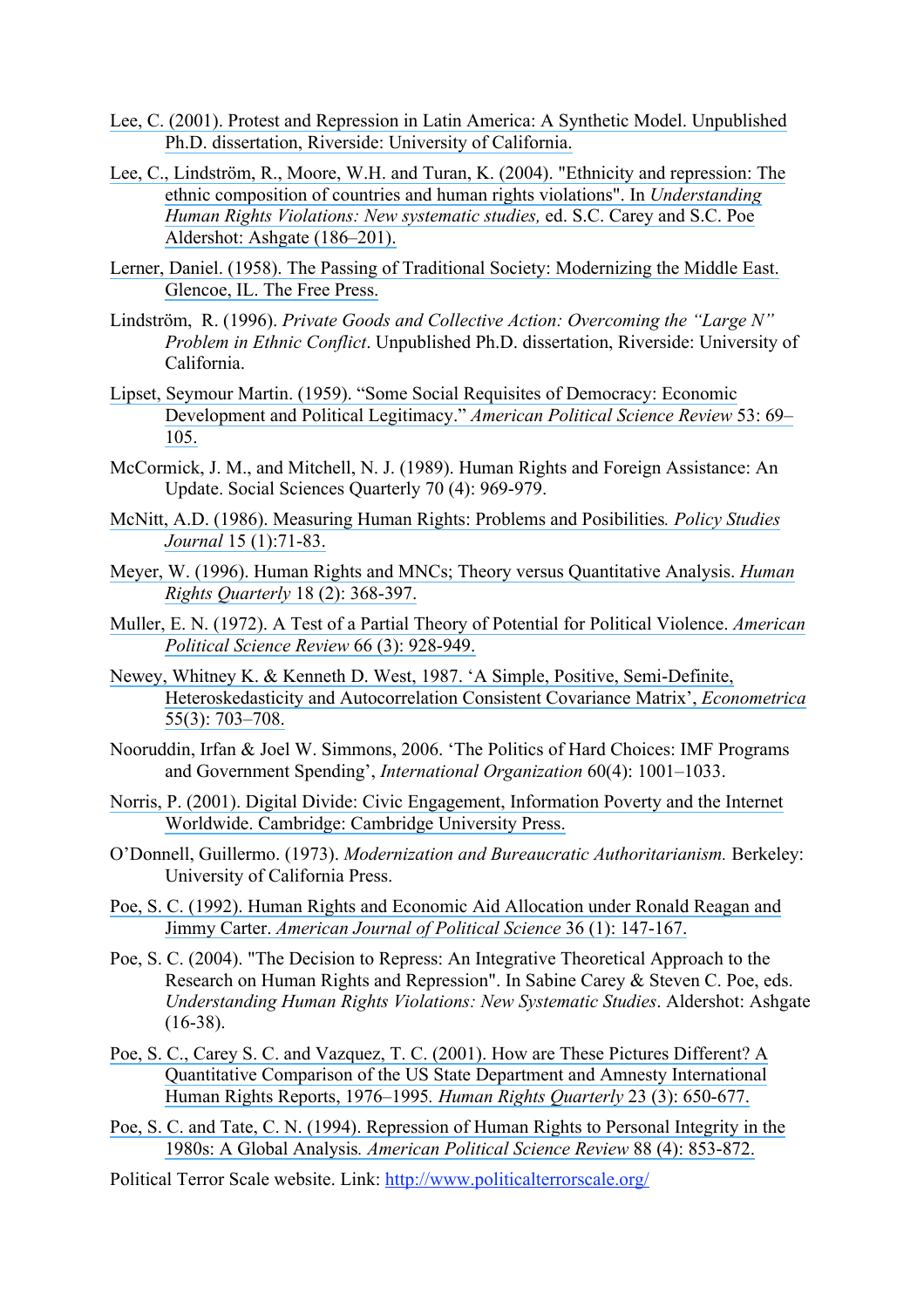- [Regan, P. and Henderson, E. \(2002\). Democracy, Threats and Political Repression in](https://www.researchgate.net/publication/228746824_Democracy_threats_and_political_repression_in_developing_countries_Are_democracies_internally_less_violent?el=1_x_8&enrichId=rgreq-036aead6e465d93385ea61af7c07e51e-XXX&enrichSource=Y292ZXJQYWdlOzI1NDg5MjUyOTtBUzoxMDY1MTc0ODMyMjkxODVAMTQwMjQwNzE1NjQ2MQ==) [Developing Countries: Are Democracies Less Internally Violent?](https://www.researchgate.net/publication/228746824_Democracy_threats_and_political_repression_in_developing_countries_Are_democracies_internally_less_violent?el=1_x_8&enrichId=rgreq-036aead6e465d93385ea61af7c07e51e-XXX&enrichSource=Y292ZXJQYWdlOzI1NDg5MjUyOTtBUzoxMDY1MTc0ODMyMjkxODVAMTQwMjQwNzE1NjQ2MQ==) *Third World Quarterly* [23 \(1\): 119-136.](https://www.researchgate.net/publication/228746824_Democracy_threats_and_political_repression_in_developing_countries_Are_democracies_internally_less_violent?el=1_x_8&enrichId=rgreq-036aead6e465d93385ea61af7c07e51e-XXX&enrichSource=Y292ZXJQYWdlOzI1NDg5MjUyOTtBUzoxMDY1MTc0ODMyMjkxODVAMTQwMjQwNzE1NjQ2MQ==)
- Richard, D. L. (1999). The Web of Politics: The Internet's Impact on the American Political System. Oxford: Oxford University Press.
- Richards, D. L. (2002) "Information Technology and Government Respect for Human Rights". In *Technology, Development, and Democracy*, ed. Allison, J. State University of New York Press.
- [Ross, Michael \(2001\) "Does Oil Hinder Democracy?"](https://www.researchgate.net/publication/236710633_Does_Oil_Hinder_Democracy?el=1_x_8&enrichId=rgreq-036aead6e465d93385ea61af7c07e51e-XXX&enrichSource=Y292ZXJQYWdlOzI1NDg5MjUyOTtBUzoxMDY1MTc0ODMyMjkxODVAMTQwMjQwNzE1NjQ2MQ==) *World Politics* 53: 325–361.
- Sassen, Saskia. (1997) "The Spatial Organization of Information Industries: Implications for the Role of the State." In James H. Mittelman ed. *Globalization: Critical Reflections.*  London: Lynne Rienner.
- [Simmons, B. A. and Elkins, Z. \(2004\). The Globalization of Liberalization:](https://www.researchgate.net/publication/40783732_The_Globalization_of_Liberalization_Policy_Diffusion_in_the_International_Political_Economy?el=1_x_8&enrichId=rgreq-036aead6e465d93385ea61af7c07e51e-XXX&enrichSource=Y292ZXJQYWdlOzI1NDg5MjUyOTtBUzoxMDY1MTc0ODMyMjkxODVAMTQwMjQwNzE1NjQ2MQ==) Policy Diffusion [in the International Political Economy.](https://www.researchgate.net/publication/40783732_The_Globalization_of_Liberalization_Policy_Diffusion_in_the_International_Political_Economy?el=1_x_8&enrichId=rgreq-036aead6e465d93385ea61af7c07e51e-XXX&enrichSource=Y292ZXJQYWdlOzI1NDg5MjUyOTtBUzoxMDY1MTc0ODMyMjkxODVAMTQwMjQwNzE1NjQ2MQ==) *American Political Science Review* 98 (1): 171- [189.](https://www.researchgate.net/publication/40783732_The_Globalization_of_Liberalization_Policy_Diffusion_in_the_International_Political_Economy?el=1_x_8&enrichId=rgreq-036aead6e465d93385ea61af7c07e51e-XXX&enrichSource=Y292ZXJQYWdlOzI1NDg5MjUyOTtBUzoxMDY1MTc0ODMyMjkxODVAMTQwMjQwNzE1NjQ2MQ==)
- [Shue, H. \(1980\). Basic Rights: Subsistence, Affluence and the U.S Foreign Policy. Princeton,](https://www.researchgate.net/publication/269856691_Basic_Rights_Subsistence_Affluence_and_US_Foreign_Policy?el=1_x_8&enrichId=rgreq-036aead6e465d93385ea61af7c07e51e-XXX&enrichSource=Y292ZXJQYWdlOzI1NDg5MjUyOTtBUzoxMDY1MTc0ODMyMjkxODVAMTQwMjQwNzE1NjQ2MQ==)  [NJ, Princeton University Press.](https://www.researchgate.net/publication/269856691_Basic_Rights_Subsistence_Affluence_and_US_Foreign_Policy?el=1_x_8&enrichId=rgreq-036aead6e465d93385ea61af7c07e51e-XXX&enrichSource=Y292ZXJQYWdlOzI1NDg5MjUyOTtBUzoxMDY1MTc0ODMyMjkxODVAMTQwMjQwNzE1NjQ2MQ==)
- Tilly, C. (1978). *From Mobilization to Revolution*[. Reading, MA: Addison-Wesley Publishing](https://www.researchgate.net/publication/50324720_From_Mobilization_to_Revolution?el=1_x_8&enrichId=rgreq-036aead6e465d93385ea61af7c07e51e-XXX&enrichSource=Y292ZXJQYWdlOzI1NDg5MjUyOTtBUzoxMDY1MTc0ODMyMjkxODVAMTQwMjQwNzE1NjQ2MQ==) [Company.](https://www.researchgate.net/publication/50324720_From_Mobilization_to_Revolution?el=1_x_8&enrichId=rgreq-036aead6e465d93385ea61af7c07e51e-XXX&enrichSource=Y292ZXJQYWdlOzI1NDg5MjUyOTtBUzoxMDY1MTc0ODMyMjkxODVAMTQwMjQwNzE1NjQ2MQ==)
- [Walker, S. and Poe, S. C. \(2002\). Does Cultural Diversity Affect Countries'](https://www.researchgate.net/publication/236806051_Does_Cultural_Diversity_Affect_Countries) Respect for Human Rights? *[Human Rights Quarterly](https://www.researchgate.net/publication/236806051_Does_Cultural_Diversity_Affect_Countries)* 24: 237-263.
- [World Bank. \(2007\). World Development Indicators CD-Rom. Washington, DC: World](https://www.researchgate.net/publication/44833307_World_development_indicators_on_CD-ROM?el=1_x_8&enrichId=rgreq-036aead6e465d93385ea61af7c07e51e-XXX&enrichSource=Y292ZXJQYWdlOzI1NDg5MjUyOTtBUzoxMDY1MTc0ODMyMjkxODVAMTQwMjQwNzE1NjQ2MQ==)  [Bank.](https://www.researchgate.net/publication/44833307_World_development_indicators_on_CD-ROM?el=1_x_8&enrichId=rgreq-036aead6e465d93385ea61af7c07e51e-XXX&enrichSource=Y292ZXJQYWdlOzI1NDg5MjUyOTtBUzoxMDY1MTc0ODMyMjkxODVAMTQwMjQwNzE1NjQ2MQ==)
- [Zanger, S. \(2000\). A Global Analysis of the Effect of Political Regime Changes on Life](https://www.researchgate.net/publication/233812764_A_Global_Analysis_of_the_Effect_of_Political_Regime_Changes_on_Life_Integrity_Violations_1977-93?el=1_x_8&enrichId=rgreq-036aead6e465d93385ea61af7c07e51e-XXX&enrichSource=Y292ZXJQYWdlOzI1NDg5MjUyOTtBUzoxMDY1MTc0ODMyMjkxODVAMTQwMjQwNzE1NjQ2MQ==) [Integrity Violations, 1977-1993](https://www.researchgate.net/publication/233812764_A_Global_Analysis_of_the_Effect_of_Political_Regime_Changes_on_Life_Integrity_Violations_1977-93?el=1_x_8&enrichId=rgreq-036aead6e465d93385ea61af7c07e51e-XXX&enrichSource=Y292ZXJQYWdlOzI1NDg5MjUyOTtBUzoxMDY1MTc0ODMyMjkxODVAMTQwMjQwNzE1NjQ2MQ==)*. Journal of Peace Research* 37(2): 213-233
- Ziegenhagen, E. (1986). *The Regulation of Political Conflict.* New York: Praeger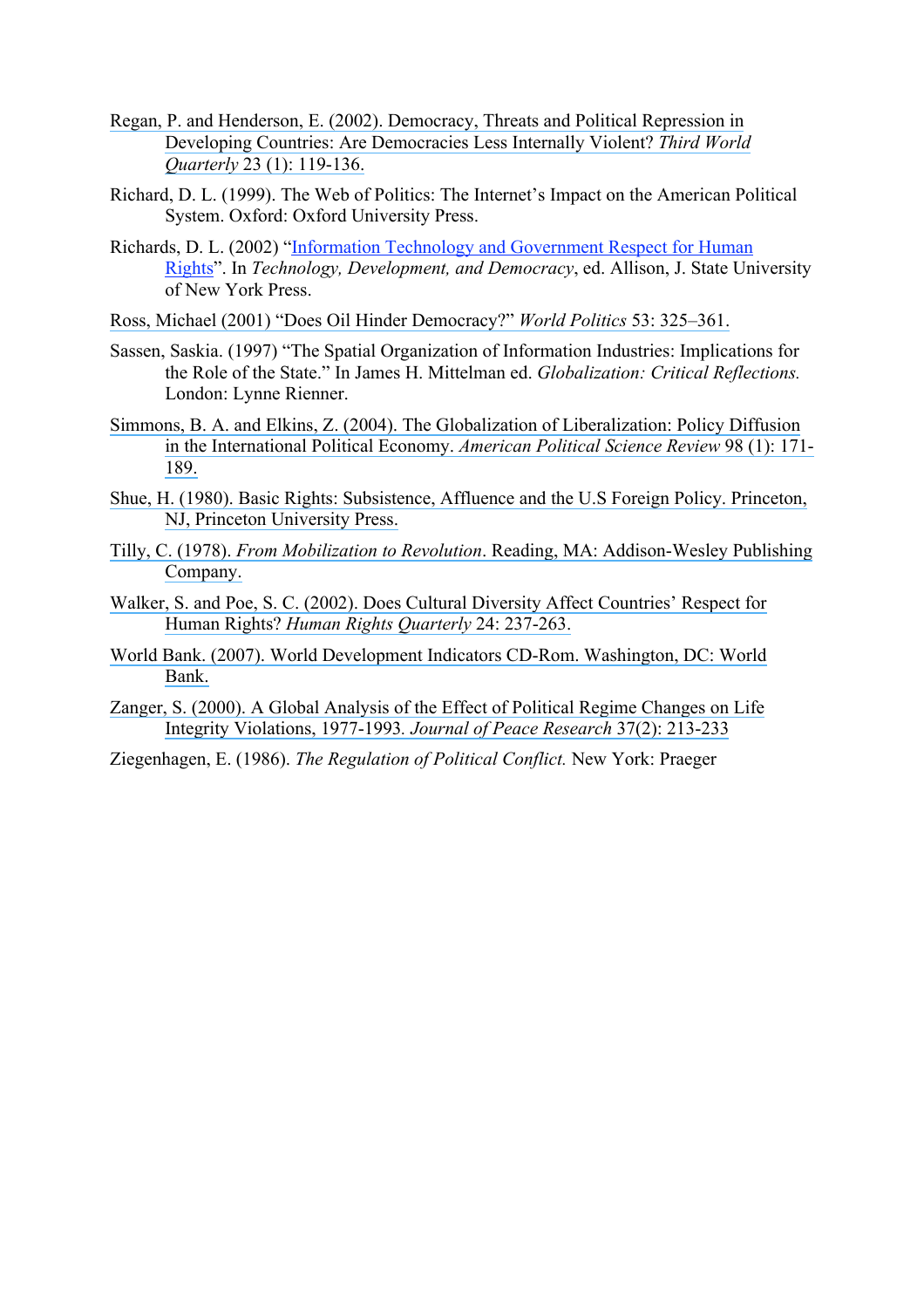# Table 1.

OLS and Oprobit regressions of Television access and Internet access on Human Rights and State Terror

|                      | $(1)$ Newey | $(2)$ Oprobit | $(3)$ Newey | $(4)$ Oprobit | $(5)$ Newey | $(6)$ Oprobit |
|----------------------|-------------|---------------|-------------|---------------|-------------|---------------|
|                      | <b>CIRI</b> | <b>PTS</b>    | <b>CIRI</b> | <b>PTS</b>    | <b>CIRI</b> | <b>PTS</b>    |
| Ln tv per $1000$     | $-0.10**$   | 0.09          |             |               | $-0.25***$  | 0.12          |
|                      | (2.21)      | (1.54)        |             |               | (4.22)      | (1.58)        |
| Ln Internet users    |             |               | $0.07**$    | $-0.13***$    | $0.11***$   | $-0.15***$    |
|                      |             |               | (2.26)      | (3.27)        | (3.40)      | (3.48)        |
| $\text{Ln } gdp/pc$  | $0.62***$   | $-0.48***$    | $0.48***$   | $-0.24***$    | $0.64***$   | $-0.31***$    |
|                      | (9.22)      | (4.36)        | (6.96)      | (2.60)        | (7.34)      | (2.79)        |
| Ln population        | $-0.41***$  | $0.20***$     | $-0.48***$  | $0.25***$     | $-0.45***$  | $0.24***$     |
|                      | (15.97)     | (4.20)        | (17.17)     | (4.77)        | (14.30)     | (4.42)        |
| Growth/pc            | 0.01        | $-0.01$       | $-0.00$     | $-0.00$       | $-0.01$     | $-0.00$       |
|                      | (0.89)      | (1.24)        | (0.59)      | (0.76)        | (1.00)      | (0.47)        |
| Democracy            | $0.98***$   | $-0.52***$    | $0.67***$   | $-0.25**$     | $0.67***$   | $-0.26**$     |
|                      | (11.18)     | (4.67)        | (6.89)      | (2.18)        | (6.56)      | (2.27)        |
| Civil war            | $-2.06***$  | $1.22***$     | $-2.04***$  | $1.35***$     | $-2.08***$  | $1.37***$     |
|                      | (16.89)     | (7.94)        | (15.85)     | (7.53)        | (15.23)     | (7.16)        |
| Civil peace yrs      | $0.02***$   | $-0.01***$    | $0.02***$   | $-0.01**$     | $0.02***$   | $-0.01**$     |
|                      | (8.94)      | (2.75)        | (8.02)      | (2.43)        | (7.51)      | (2.29)        |
| Ethfraction          | $0.91***$   | $-0.80**$     | $1.06***$   | $-0.92**$     | $0.89***$   | $-0.79**$     |
|                      | (5.21)      | (2.41)        | (5.64)      | (2.55)        | (4.63)      | (2.19)        |
| Oil exporter         | $-0.40***$  | $0.25*$       | $-0.44***$  | $0.28**$      | $-0.37***$  | $0.24*$       |
|                      | (3.71)      | (1.84)        | (3.45)      | (2.08)        | (2.71)      | (1.77)        |
| British legal sys.   | $0.15*$     | $-0.21$       | 0.02        | 0.02          | $-0.01$     | 0.02          |
|                      | (1.81)      | (1.39)        | (0.26)      | (0.13)        | (0.11)      | (0.12)        |
| Socialist legal sys. | $0.46***$   | $-0.73***$    | $0.43***$   | $-0.61***$    | $0.73***$   | $-0.78***$    |
|                      | (3.47)      | (3.63)        | (3.69)      | (3.49)        | (5.66)      | (4.16)        |
| Constant             | $5.24***$   |               | $7.27***$   |               | $6.01***$   |               |
|                      | (7.23)      |               | (10.25)     |               | (7.04)      |               |
| ${\bf N}$            | 2703        | 2335          | 1878        | 1552          | 1692        | 1452          |
| Countries            | 132         | 130           | 132         | 130           | 132         | 130           |
| Time period          | 1981-2005   | 1981-2004     | 1990-2005   | 1990-2004     | 1990-2005   | 1990-2004     |

Newey-West t-statistics in parentheses when estimating OLS

Huber-White robust standard errors estimated when using ordered probit

\* significant at 10%; \*\* significant at 5%; \*\*\* significant at 1%

Year dummies computed in all tests (not shown)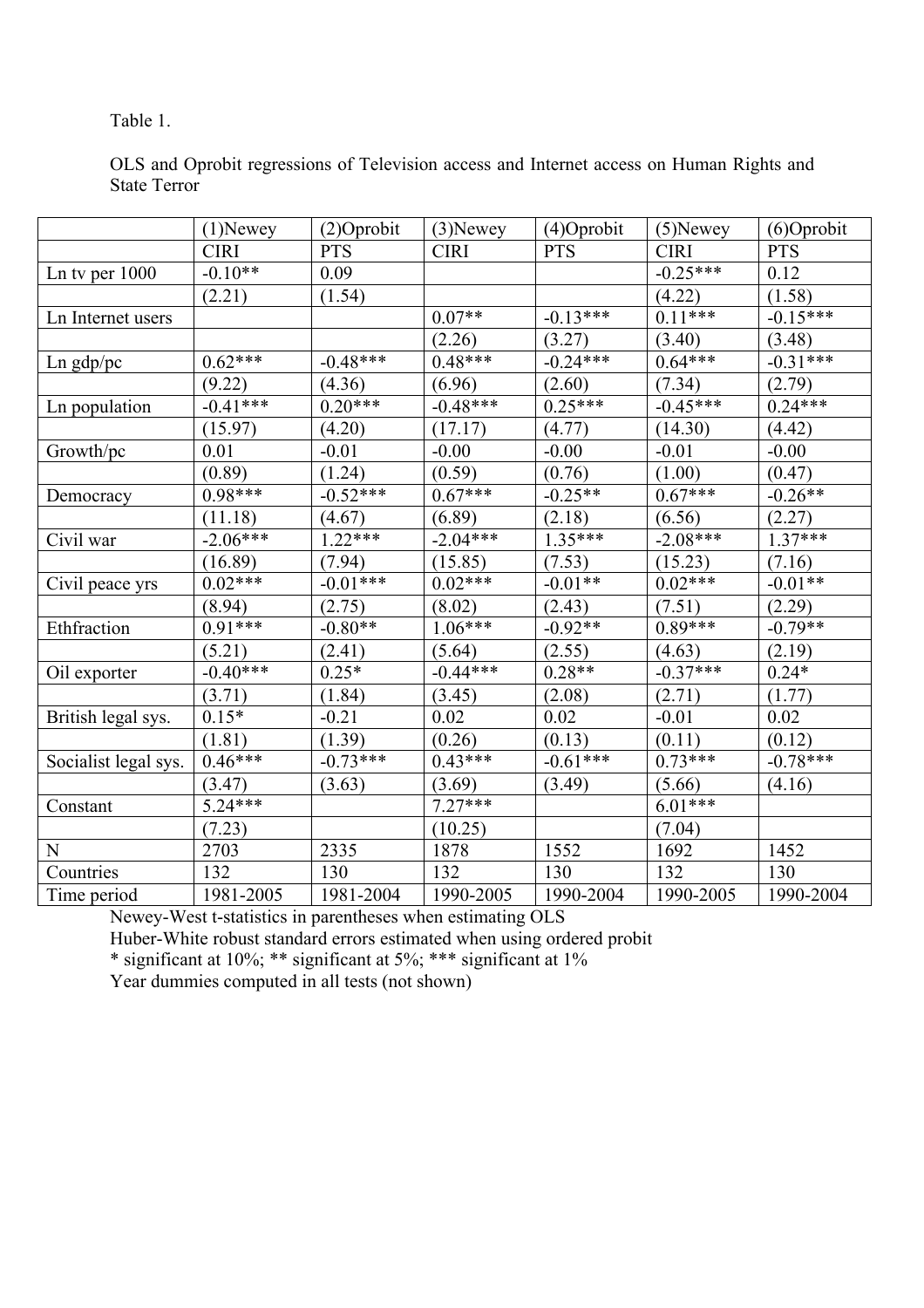# Table 2.

|                      | (1)         | (2)        | (3)         | (4)        |
|----------------------|-------------|------------|-------------|------------|
|                      | <b>CIRI</b> | <b>PTS</b> | <b>CIRI</b> | <b>PTS</b> |
| Ln telephone lines   | $-0.21**$   | 0.03       | $-0.38***$  | $0.24**$   |
|                      | (2.34)      | (0.22)     | (3.96)      | (2.15)     |
| Ln mobile phones     | $-0.07$     | 0.17       | $-0.15$     | $0.30**$   |
|                      | (0.81)      | (1.53)     | (1.57)      | (2.29)     |
| Ln Internet users    |             |            | $0.28***$   | $-0.36***$ |
|                      |             |            | (3.15)      | (3.46)     |
| $Ln$ gdp/pc          | $0.91***$   | $-0.53***$ | $0.76***$   | $-0.34$    |
|                      | (7.14)      | (2.92)     | (5.38)      | (1.63)     |
| Ln population        | $-0.48***$  | $0.22***$  | $-0.47***$  | $0.20***$  |
|                      | (10.75)     | (3.10)     | (10.79)     | (2.90)     |
| Growth/pc            | $-0.03$     | $-0.05***$ | $-0.02$     | $-0.06***$ |
|                      | (1.58)      | (2.92)     | (1.31)      | (3.16)     |
| Democracy            | $0.80***$   | $-0.44*$   | $0.76***$   | $-0.37$    |
|                      | (5.57)      | (1.78)     | (5.40)      | (1.51)     |
| Civil war            | $-1.79***$  | $1.62***$  | $-1.77***$  | $1.61***$  |
|                      | (7.39)      | (5.42)     | (7.53)      | (5.47)     |
| Civil peace yrs      | $0.02***$   | $-0.01**$  | $0.01***$   | $-0.01**$  |
|                      | (3.94)      | (2.01)     | (3.77)      | (2.01)     |
| Ethfraction          | 0.42        | $-0.71$    | 0.24        | $-0.48$    |
|                      | (1.47)      | (1.57)     | (0.86)      | (1.05)     |
| Oil exporter         | $-0.31$     | 0.15       | $-0.19$     | $-0.02$    |
|                      | (1.54)      | (0.61)     | (0.94)      | (0.08)     |
| British legal sys.   | $-0.00$     | 0.33       | $-0.03$     | 0.38       |
|                      | (0.03)      | (1.42)     | (0.18)      | (1.62)     |
| Socialist legal sys. | $0.73***$   | $-0.06$    | $0.83***$   | $-0.25$    |
|                      | (4.32)      | (0.23)     | (5.17)      | (0.99)     |
| Constant             | $5.40***$   |            | $8.33***$   |            |
|                      | (5.13)      |            | (5.69)      |            |
| Observations         | 613         | 465        | 613         | 465        |
| Countries            | 100         | 96         | 100         | 96         |
| Time period          | 1995-2005   | 1995-2004  | 1995-2005   | 1995-2004  |
|                      |             |            |             |            |

OLS and Oprobit regressions of Telephone Mainlines, Cellular Phone Access and Internet access on Human Rights and State Terror

Newey-West t-statistics in parentheses when OLS estimates Huber-White robust standard errors when ordered probit estimates significant at 10%; \*\* significant at 5%; \*\*\* significant at 1% year dummies computed in all tests (not shown)